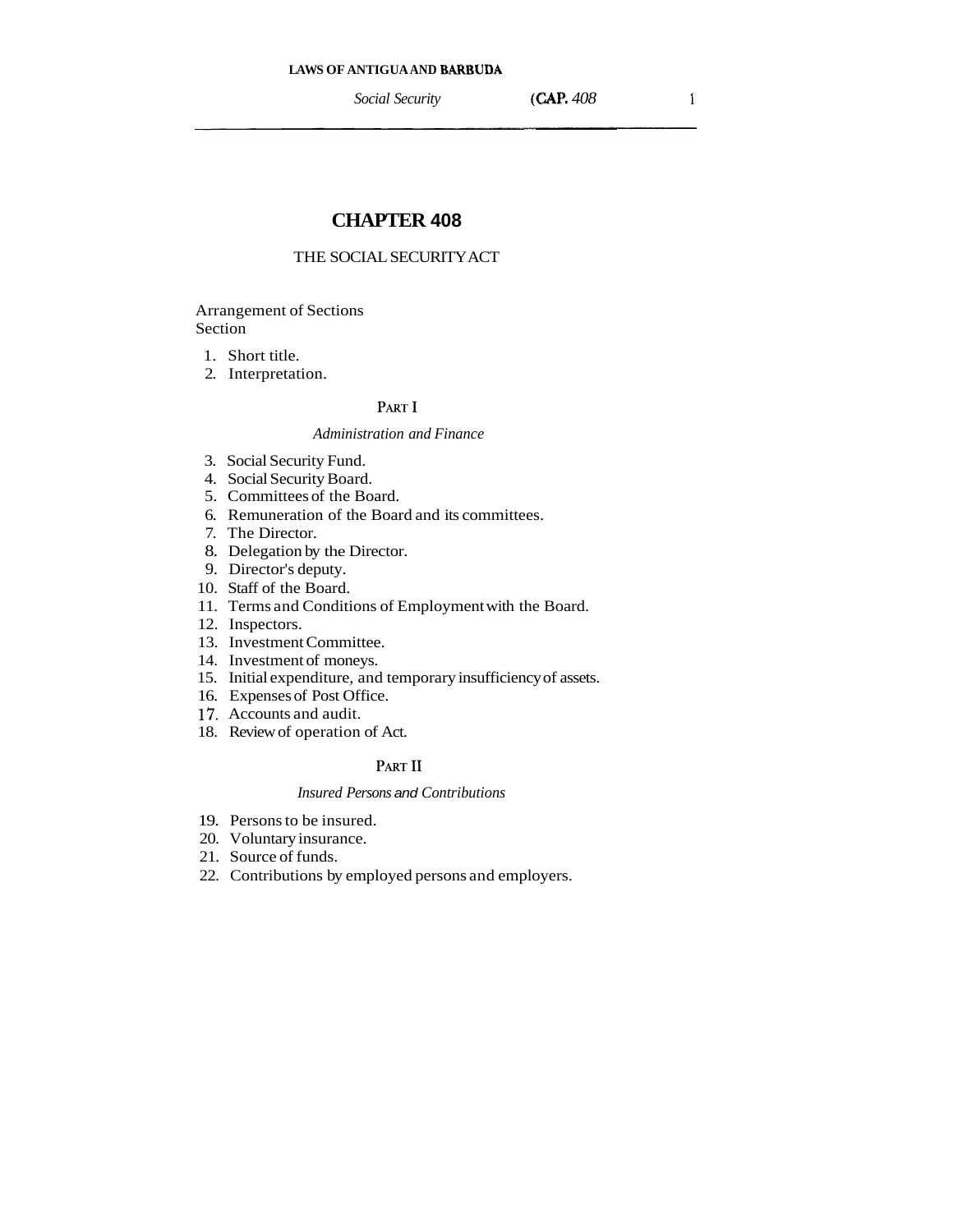- 23. Exemption from liability for, and crediting of, contributions.
- 24. Employment by more than one employer.
- 25. Persons to be treated as employers.
- 26. General provisions as to payment and collection of contributions etc.

## PART III

## *Benefits*

- 27. Description of benefit.
- 28. Occupational benefit.
- 29. Rates of and conditions for benefit; meaning of "marriage" extended.
- 30. Time and manner of making claims.
- 31. Time and manner of paying benefit; disqualifications; adjustment or extinguishment of benefit; persons unable to act; deceased persons.
- 32. Appointment and remuneration of medical officers or referees, and medical boards.
- 33. Repayment of benefit improperly received.
- 34. Benefit to be inalienable.

## *PART* N

## *Adjudication hnd Legal Proceedings*

- 35. Determination of claims and questions.
- 36. Interim payments, arrears and repayments.
- 37. Remuneration of persons and tribunals appointed or constituted under sec. 35.
- 38. Offences and penalties.
- 39. General provisions as to prosecutions.
- 40. Recovery of contributions on prosecution.
- 41. Civil proceedings.
- 42. Proceedings for benefit lost by employer's default.

## PART V

## *Miscellaneous*

- 43. Crown servants.
- 44. Persons employed aboard ships, vessels or aircraft.
- 45. Reciprocal agreements with other countries.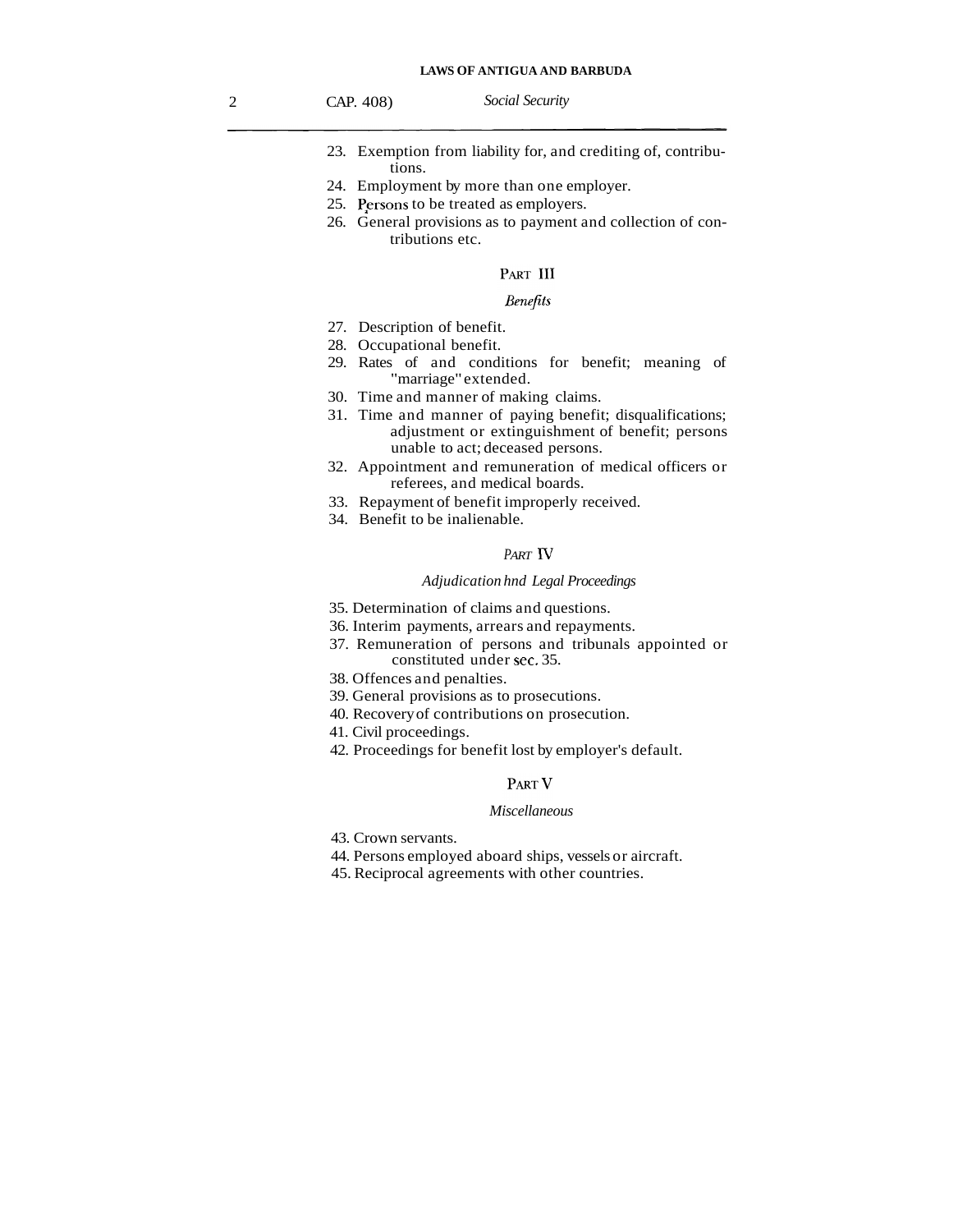*Social Security* **(CAP. 4083** 

- 46. Exemption from stamp duty.
- 47. Regulations.
- 48. Regulations to be laid before Parliament.
- 49. Operation of private schemes.
- 50. Protection of contributions in certain cases.
- 51. Provisions as to commencement of insurance under **this**   $\Delta$   $ct$
- 52. Validity of regulations made. S. R. 0.43/1973. FIRST SCHEDULE: Constitution and Proceedings of the Social Security Board of Control. SECOND SCHEDULE:

Insurable employments.

## SOCIAL SECURITY

(1 1 *th July,* 1972.)

3/1972. 24/1973. 9/1984. 2/1988.

| 1. | This Act may be cited as the Social Security Act. | Short title. |
|----|---------------------------------------------------|--------------|
|----|---------------------------------------------------|--------------|

**2.** (1) In this Act- **Interpretation.** 

"appointed day" shall have the meaning ascribed to it in section 51:

"beneficiary" means a person entitled to benefit;

"benefit" means any benefit under this Act;

"Board" means the Social Security Board of Control established by subsection (1) of section 4;

"claimant" means a person who has claimed benefit;

"contribution" means a contribution under this Act;

"contribution card" means the card issued by the Board for the purpose of the payment of contributions by means of insurance stamps affixed thereto;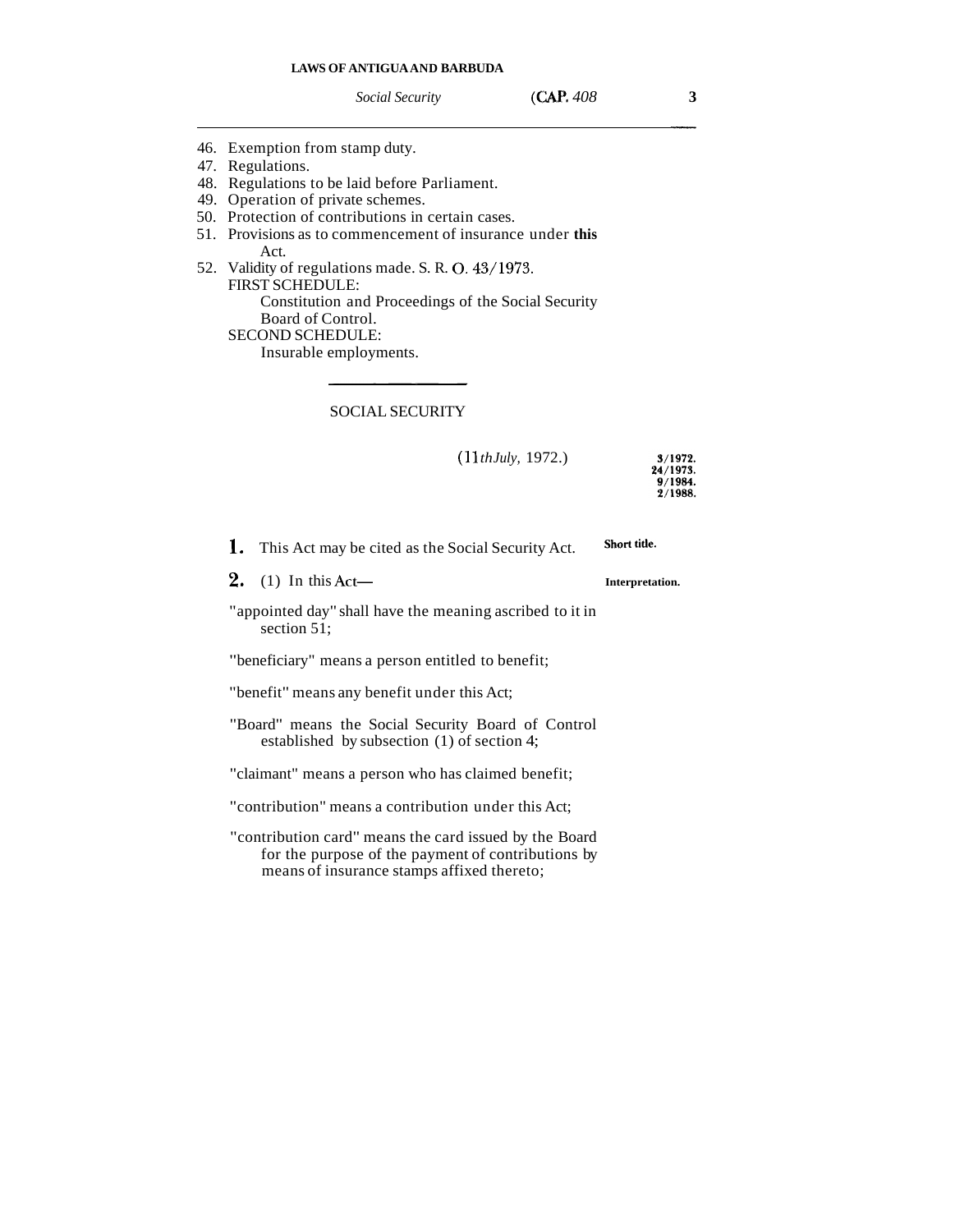"contribution period" means the prescribed period in respect of which the contribution is payable;

- :contribution week" means a period of seven days commencing from midnight between Sunday and Monday;
- "employed person" means a person who is insured by virtue of subsection (1) of section 19;
- "incapable of work" means incapable of work by reason of a specific disease or bodily or mental disablement or deemed in accordance with regulations to be so incapable;
- "insurable employment" means subject to subsection (3) of section 19 any employment specified in the Second Schedule;

"insured" means insured under this Act:

- "insurance stamp" means any label, stamp or device for denoting the payment of contributions, issued pursuant to this Act;
- "Investment Committee" means the Social Security Fund Investment Committee established by subsection  $(1)$  of section 13;
- "loss of faculty" means the partial or total loss of the normal use of an organ or part of the body or the destruction or impairment of any bodily or mental function (including disfigurement whether or not accompanied by any loss of function);
- "Minister" means the Minister responsible for the subject of social security;
- "self-employed person" means a person gainfully occupied in employment in Antigua and Barbuda who is not an employed person;
- "unpaid apprentice" means an apprentice who, under his contract of apprenticeship, receives no pecuniary remuneration;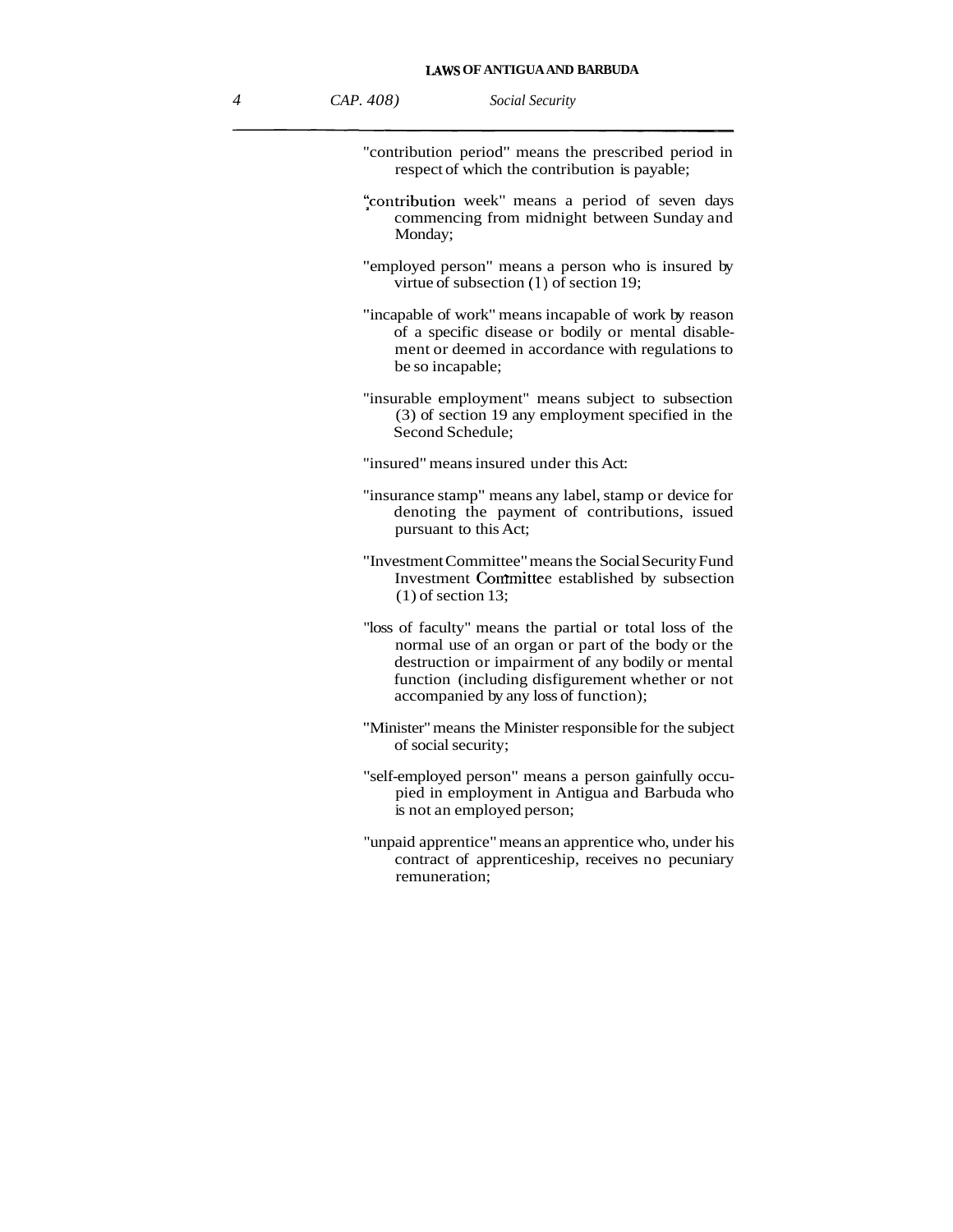*Social Security* **(CAP.** *408 5* 

"wages" includes salary or any other pecuniary remuneration as may be prescribed.

*(2)* For the purposes of this Act, a persorl shall **be**  deemed to be over or under any age therein mentioned according to whether he has or has not attained that **age,**  and a person shall be deemed to be between two ages therein mentioned if he has attained the first mentioned age **but**  has not attained the second mentioned age.

## PART I

*Administration and Finance.* 

**3.** *(1)* There is hereby established a fund to be called **Social Security** the Social Security Fund hereinafter called the Fund into which shall be paid-

*(a)* all contributions;

*(b)* all rent, interest on investments, or other income derived from the assets of the Fund;

 $(c)$  all sums recovered under this Act as fines, fees, penalties or costs;

(d) all sums properly accruing to the Fund under this Act, including the repayment of benefit; and

*(e)* such other sums as may be provided by Parliament for the purposes of the Act or as may be received and accepted by the Board on behalf of the Fund.

*(2)* There shall be paid out of the Fund-

*(a)* all benefits;

*(b)* refunds of contributions; and

 $(c)$  all expenses properly incurred in the administration of this Act.

**4.** *(1)* There is hereby established a board to be **Social Security Board**. called the Social Security Board of Control, in which the Fund shall be vested and which shall, subject to the provisions of this Act, be responsible for administering the Fund, and the provisions of the First Schedule shall apply as **Fintschedu'e.**  respects the constitution of the Board and its proceedings.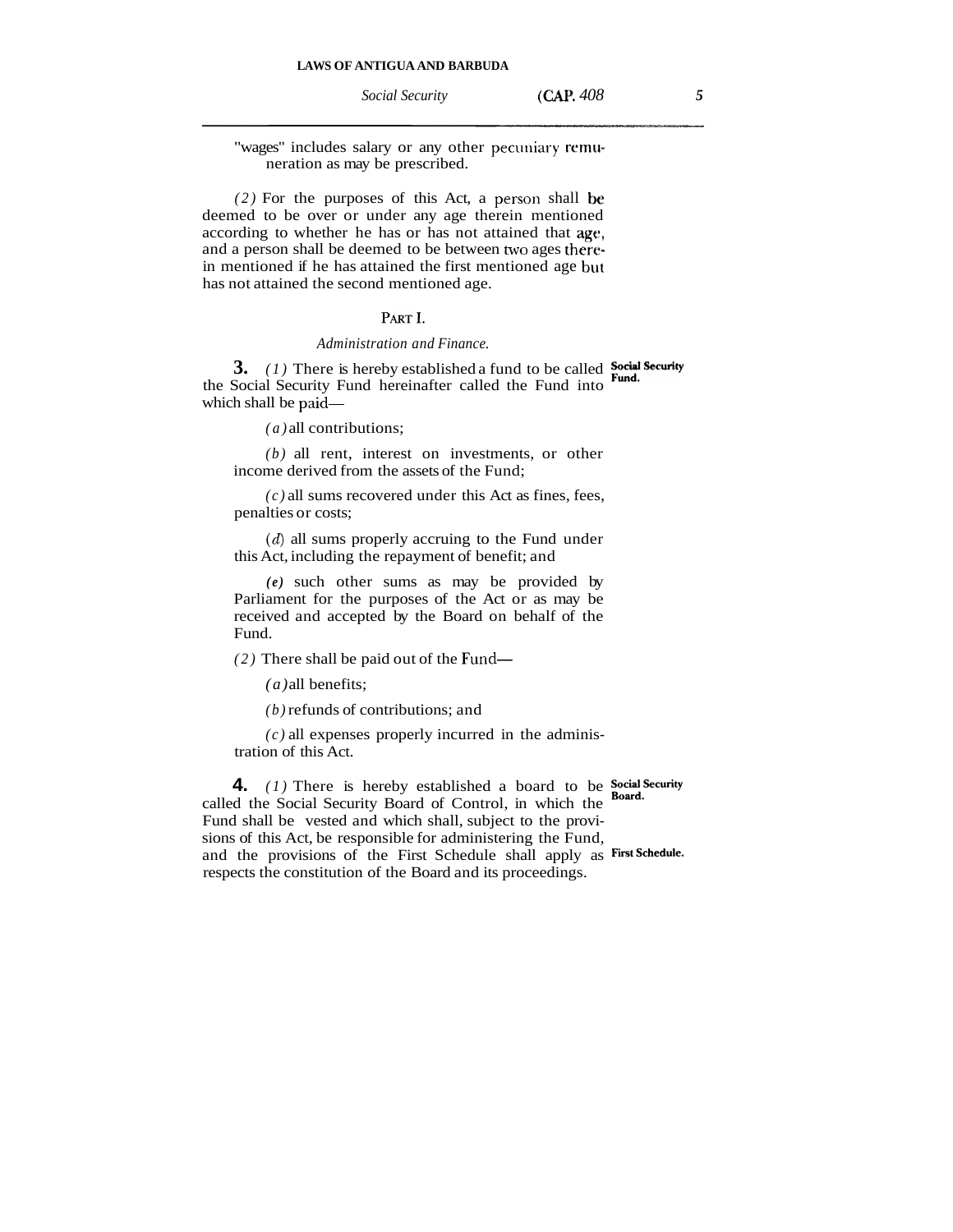(2) The Board shall be a body corporate with perpetual succession and a common seal and shall, in its corporate name, be capable of suing and being sued and, subject to the provisions of this Act, of purchasing or otherwise acquiring, holding, charging and alienating real or personal property and of doing or performing such acts as bodies corporate may by law do or perform.

**(3)** The Board shall have a Head Office in the City of Saint John's and service on the Board of any notice, order or other document shall be executed by delivering the same or by sending the same by post, addressed to the Director at the Head Office.

(4) The seal of the Board shall be kept in the custody of the Director and shall not be affixed to any instrument except by the authority of a resolution of the Board, and the sealing of any instrument shall be authenticated by the signature of the Director and of such other person as the Board may appoint for the purpose.

(5) The Board shall consider and advise upon all matters which may from time to time be referred to it by the Minister, and shall furnish to the Minister such information as he may reasonably require about the operation of the Act.

(6) The Board shall render annual reports to the Minister; and the Minister shall, as soon as possible after receiving any such report, lay a copy thereof before Parliament:

Provided that the first report to be rendered under this subsection may cover such period ending not later than two years after the appointed day as the Board, with the approval of the Minister, may determine.

**Committees of the** 

**5.** (1) Subject to the provisions of this Act the Board may appoint such committees of the Board as it may think fit:

Provided that any such committee shall include not less than two members of the Board, and may include persons who are not members of the Board.

(2) Subject to the provisions of this Act, the constitution and functions of a committee of the Board shall be determined by the Board.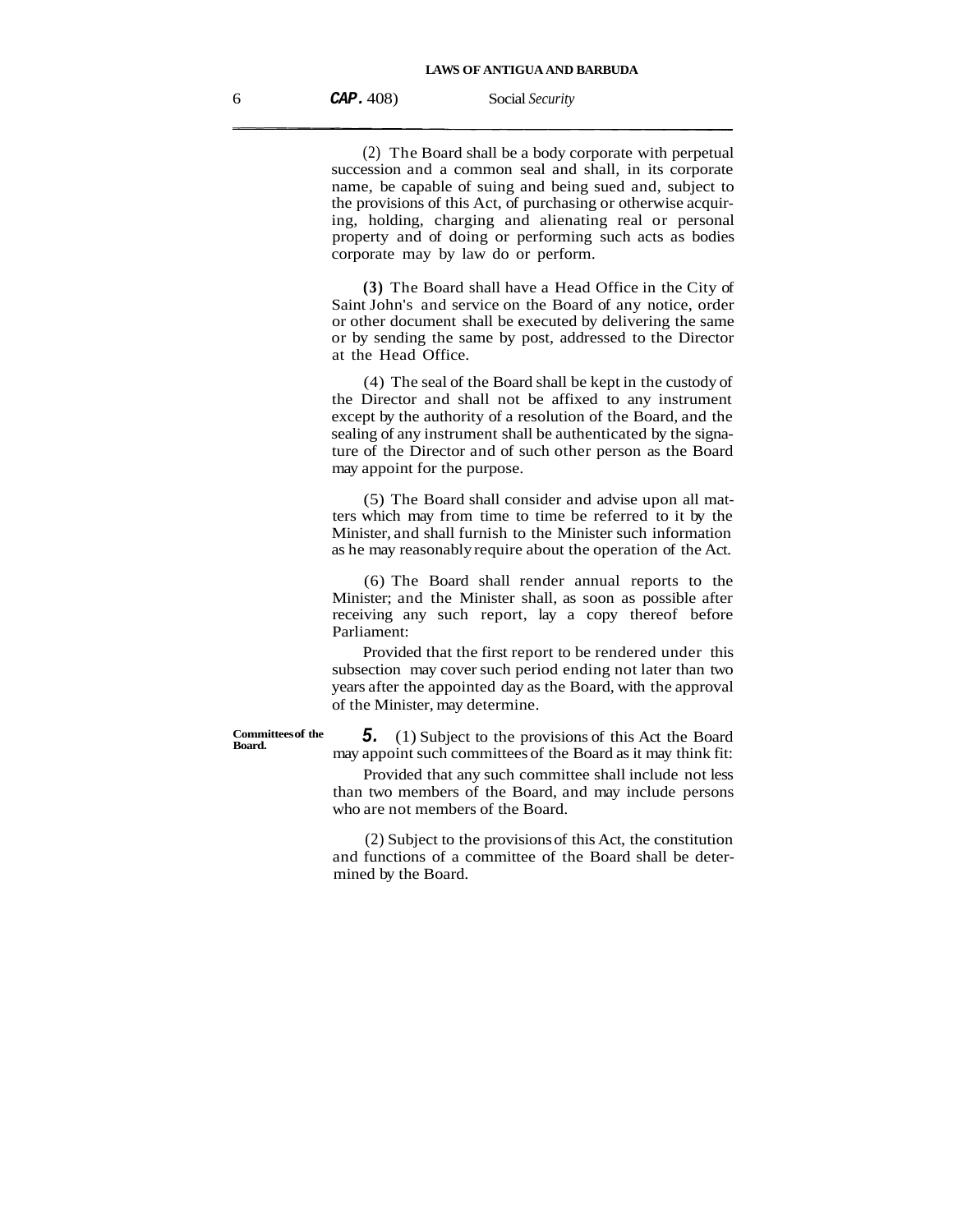Social Security **(CAP.** 408 7

# **6.** There shall be paid out of the Fund- **Remuneration of**

 $(a)$  to the chairman, deputy chairman and **each** member of the Board in respect of his olficc as **suck,**  such remuneration and allowances (if **any**) as the Minister may determine; and

(6) to any person co-opted to a meeting **of the**  Board, and to any person, not being a member **of the**  Board, who serves on a committee of the Board, **such**  remuneration and allowances as the Minister may **dctcr.**  mine upon a recommendation by the Board.

**7.** (1) The Public Service Commission shall appoint **The Director.** a fit and proper person to be the chief administrative officer of the Board (in this Act referred to as "the Director").

(2) The Director shall, subject to the provisions of this Act and the general direction of the Board, be responsible for the direction of the staff of the Board and for the management of the Fund and in particular for-

(a) the collection of contributions under this Act;

(b) the payment of benefit under this Act, and of' the expenditure necessary for the administration of the Fund;

(c) the investment, where not inconsistent with this or any other Act, of surplus moneys in the Fund; and

(d) accounting for all moneys collected, paid or invested under this Act.

**8.** (1) The Director may, in relation to any matter or **Delegation by the** class of matters, by writing under his hand delegate to an officer or employee of the Board any of his functions under the Act, except this power of delegation, so that the delegated function may be performed by such officer or employee with respect to the matter or class of matters specified in the instrument of delegation.

 $(2)$  Every delegation under this section shall be revocable at will, but any delegation shall not prevent the performing of any function by the Director.

the Board and its<br>committees.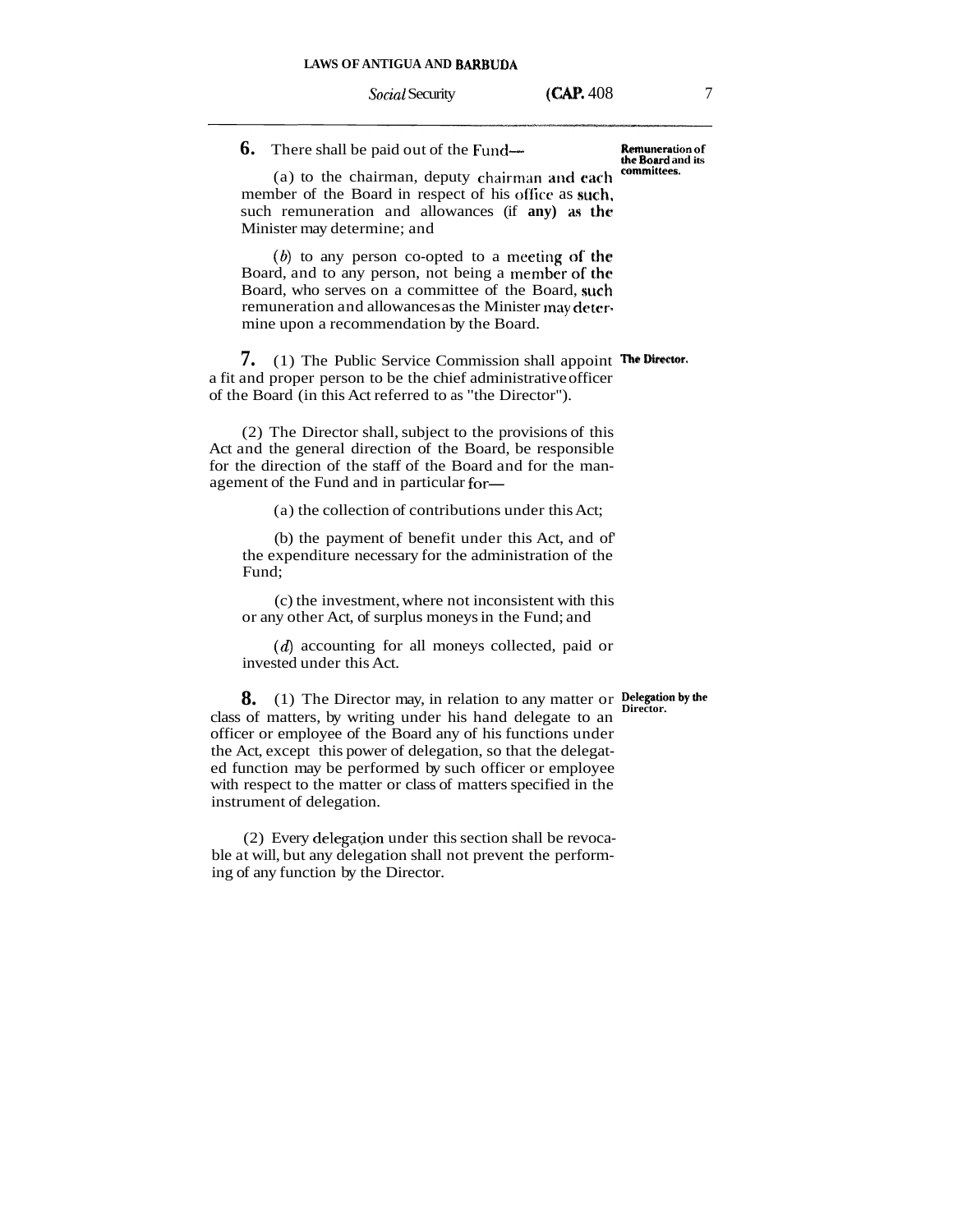| 8 | CAP.408 | Social Security |
|---|---------|-----------------|
|---|---------|-----------------|

**Director's deputy.** 9. (1) The Public Service Commission shall appoint a fit and proper person to be the Director's deputy. **(2)** On the occurrence of a vacancy in the office of Director (whether caused by death, resignation or otherwise) and in the case of illness, absence or temporary incapacity of the Director, from whatever cause arising, and so

long as such vacancy, illness, absence or incapacity continues, the Director's deputy shall have and may exercise all the powers, duties and functions of the Director.

**(3)** The fact that the Director's deputy exercises any power, duty or function as aforesaid shall be sufficient evidence of his authority so to do.

**10.** The Director may from time to time, acting upon the advice of the Board, appoint persons to be officers or employees of the Board.

**Conditions of 11.** The terms and conditions of employment of official conditions of employment with cers and employees of the Board other than those of the **Employmentwith** cers and employees of the Board other than those of the Director and the Director's deputy shall be prescribed from time to time by the Minister and shall be no less favourable than those prescribed for public servants of similar grades.

**Inspectors. 12.** (1) The Board'may designate such officers or employees in its service as it thinks fit to be inspectors for the purposes of this Act.

> (2) Every inspector shall be furnished with a certificate of his appointment and on applying for admission to any premises or place for the purposes of this Act shall produce the certificate.

> (3) The premises or places liable to inspection under this section shall include any premises or place where an inspector has reasonable cause to believe that any persons are employed whether or not such premises or place is used exclusively for residential purposes.

> (4) An inspector shall for the purposes of this Act have power to enter at all reasonable times any premises or place liable to inspection under this Act and there make any

**Terms and <br>Conditions of** 

**Staff of the Board.**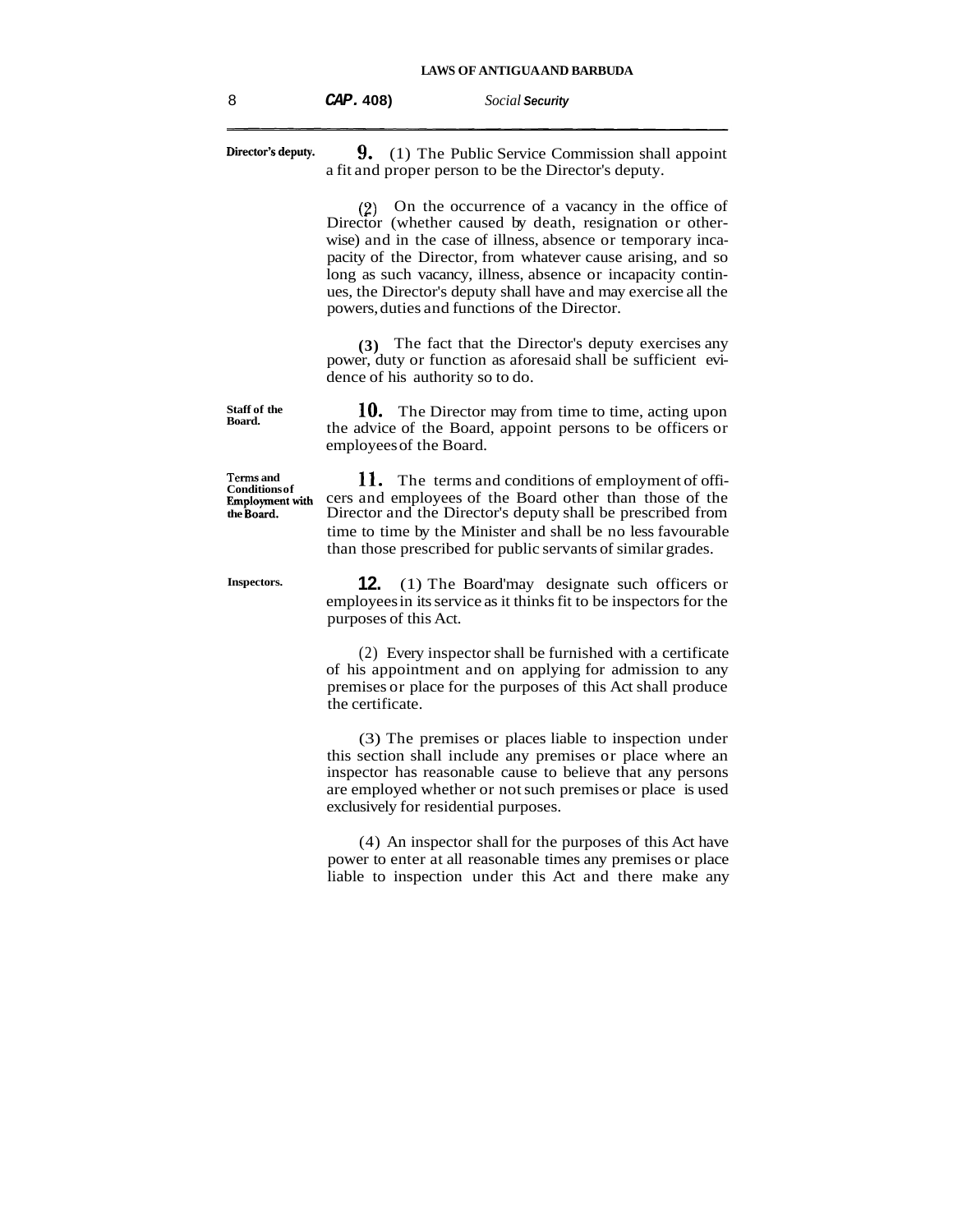**Social Security (CAP. 408** 9

examination or enquiry necessary for the purposes of this Act, and to require the production of any document relating to contributions or the liability to contribute **to** the **Fit114, fiar**  inspection by him on the said premises or place, and to **copy** such documents or make extracts therefrom.

(5) The occupier of any premises or place **liable to**  inspection under this section, and any other person **who is**  or has been employing any person, and the servants or agents of any such occupier or other person, shall furnish to an inspector all such information and shall produce for his inspection all such documents as the inspector may reasonably require.

(6) Any person who without reasonable cause obstructs, impedes, hinders, molests or refuses admission to, an inspector in the exercise of any power under this section, or refuses or neglects to furnish any information or produce any document when required to do so under this section, shall be guilty of an offence and shall be liable on summary conviction to a fine not exceeding one thousand dollars.

**13.** (1) There is hereby established a committee to **Investment Committee**. be called the Social Security Fund Investment Committee which shall consist of three members to be appointed by the Minister of whom-

(a) one shall be a person with experience in the investment of moneys, nominated by the Minister;

*(b)* one shall be the Director; and

(c) one shall be another member of the Board, nominated by the Board and approved by the Minister.

(2) The Investment Committee shall appoint its own chairman and may regulate the procedure at its meetings.

**(3)** The Investment Committee shall meet at such times as the chairman or the Minister may appoint.

(4) The Investment Committee shall have power to give general or specific directions from time to time on the investment of moneys in the Fund which are surplus to current needs; and the Director shall give the Investment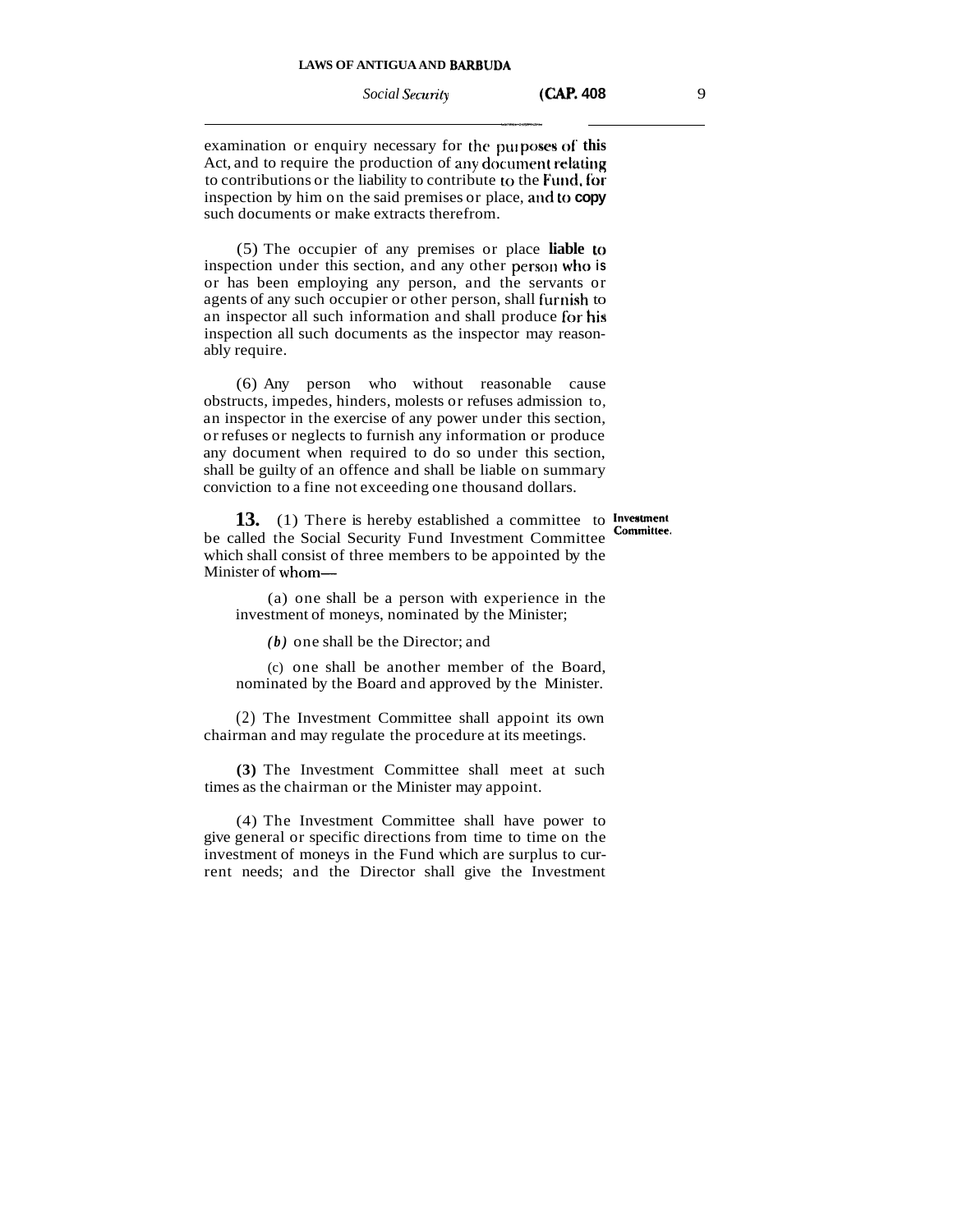**10 CAP. 408)** *Social* Security

Committee any information necessary for the proper discharge of its function.

**Investment of moneys. 14.** (1) Moneys in the Fund may be lawfully expended by the Board in the purchase of any land or building deemed by the Board to be necessary for the proper administration of this Act. **(2)** The investment of moneys in the Fund not otherwise required shall be made by the Director in accordance with the directions of the Investment Committee. **15.** (1) The initial expenditure incurred in carrying this Act into effect shall be defrayed out of the Consolidated Fund. **(2)** Any temporary insufficiency in the assets of the Fund to meet the liabilities of the Fund shall be advanced out of the Consolidated Fund. **(3)** Subject to the provisions of this Act, any sums pro-

vided under subsection (1) to defray expenditure incurred after the appointed day, and any sums advanced under subsection (2), shall be repaid out of the Fund as soon as may be practicable.

**16.** There shall be paid out of the Fund into the Consolidated Fund by the Director such sums as may be estimated by the Minister responsible for Finance to be the amount of the expenses of the Post Office in carrying this Act into effect. Payment shall be made at such times and in such manner as may be agreed by the Financial Secretary and the Board.

**17.** (1) The Board shall cause to be kept proper books of account, and other books and records in relation thereto, in which shall be recorded all financial transactions of the Fund.

(2) The accounts of the Fund shall be prepared in such form and at such times as the Minister may direct, and shall be audited annually by such person as the Board, with the approval of the Minister, may appoint.

**Initial**  and temporary<br>insufficiencyof **assets.** 

**Expenses of Post** 

**Accounts and**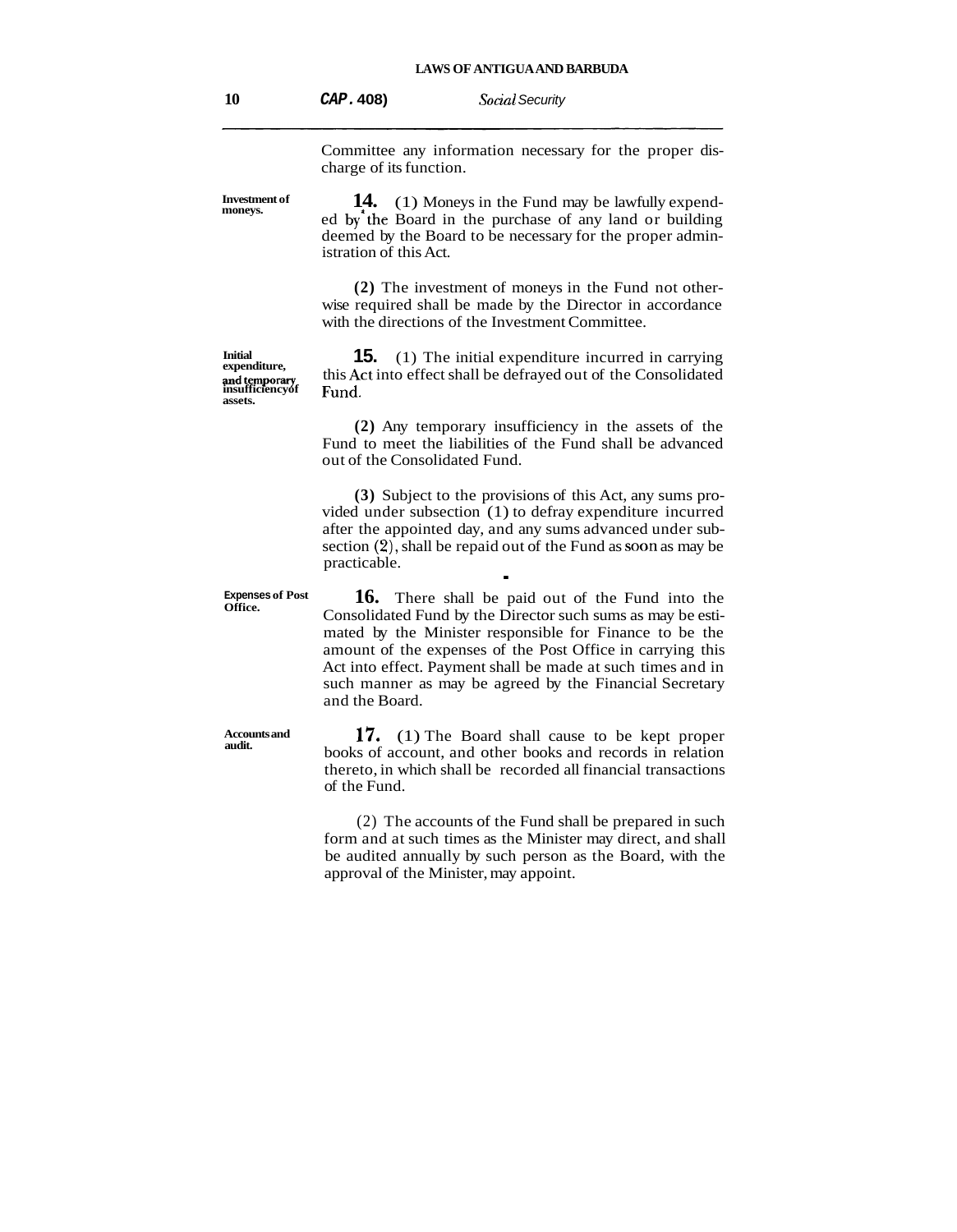*Social Security* **(CAP.** *408* 11

**(3)** The Director of Audit, or such person as the Director of Audit may nominate, shall at all times have the right to inspect the accounts of the Fund, **and to** report thereon.

 $(4)$  The Board shall-

*(a)* submit to the Minister every account, **ccrtifipd**  by the appointed auditor in accordance with subsection (Z), within one month of the date of suclr certificate; and

 $(b)$  submit annually to the Minister a statement of the securities in which moneys forming part of' **the**  Fund are for the time being invested.

(5) The Minister shall, as soon as possible after receiving any account in accordance with subsection (4), lay a copy thereof before Parliament.

**18.** (1) The Board shall with the assistance of an **Review of** actuary approved by the Minister review the operation of this **operation** of Act. Act during the period ending with the thirty-first day of December *(1975)* and thereafter during the period ending with the thirty-first day of December in every third year, and on each such review shall make a report to the Minister on the financial condition of the Fund and the adequacy or otherwise of contributions to support benefits, having regard to its other liabilities under the Act:

Provided that the Minister may at any time direct that the period to be covered by any review and report under this subsection shall be reduced and that the making of that and subsequent reviews shall be accelerated accordingly.

(2) The Minister shall, as soon as possible after receiving any report in accordance with subsection *(I),* lay a copy thereof before Parliament.

## PART II.

## *Insured Persons and Contributions.*

**19.** (1) Subject to the provisions of this Act, every **Persons to be** insured. person who on or after the appointed  $day-$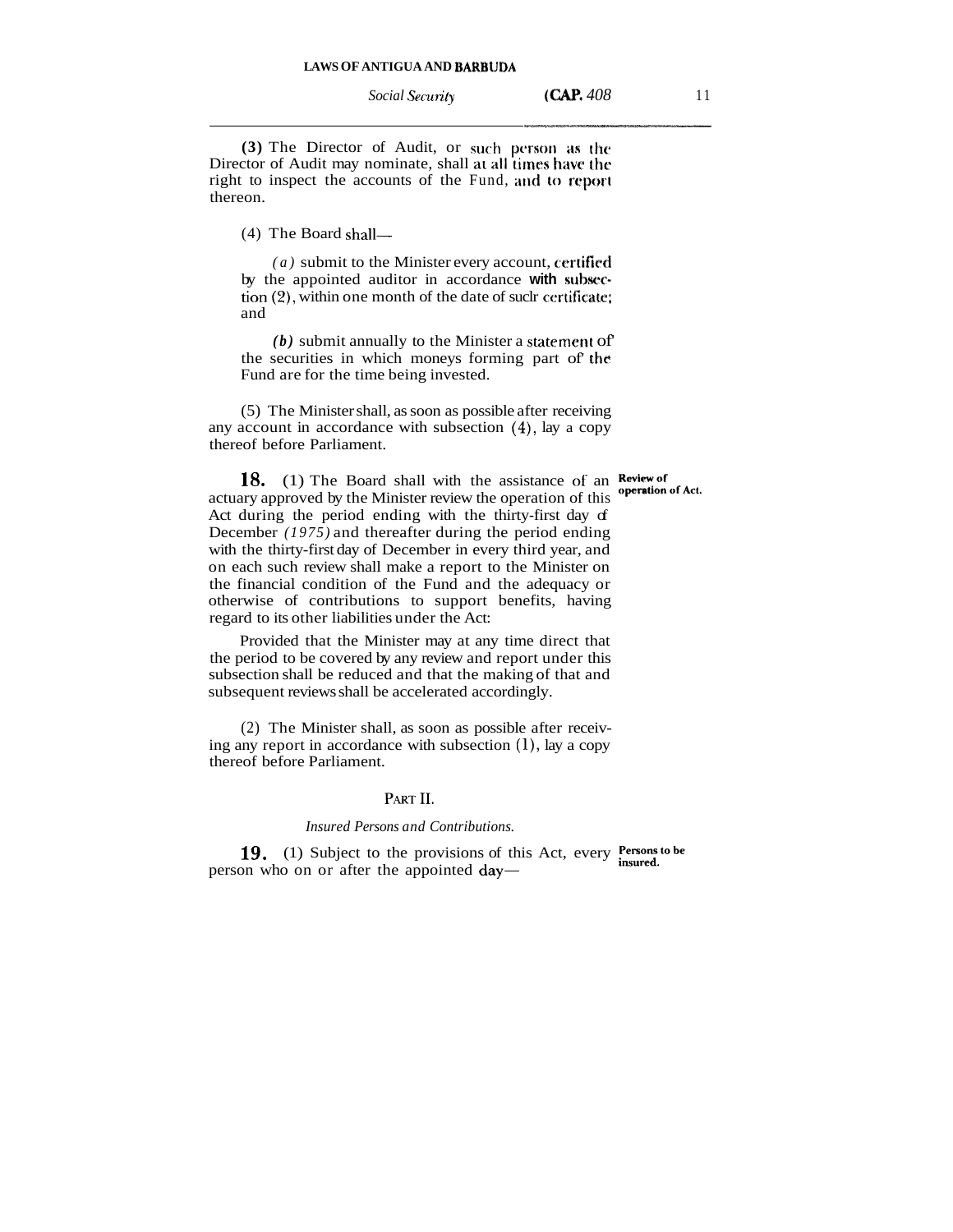(a) is sixteen years of age or over and under sixty years of age; and

(b) is gainfully occupied in insurable employment,

shall be insured under this Act and shall remain so insured for life.

(2) Regulations may provide for the insurance under this Act of self-employed persons, of unpaid apprentices, of persons under sixteen years of age and of persons sixty years of age and upwards in respect of any of the several contingencies in relation to which benefits are provided; and any such regulations may prescribe such modifications of the provisions of this Act or make such other provisions, as are necessary for the purpose of giving effect to this subsection.

**(3)** Regulations may provide for modifying the application of subsection (1) in relation to cases in which it appears to the Minister desirable to do so because of the nature of a person's employment or otherwise, and such regulations to the Minister desirable to do<br>person's employment or oth<br>may in particular provide—

(a) for treating as not being insurable employmay in particular provide—<br>(a) for treating as not<br>ment, or for disregarding—

- (i) employment which is of a casual or subsidiary nature or in'which the person concerned is engaged only to an inconsiderable extent;
- (ii) employment in the service of, or for the purpose of the trade or business, or as a partner, or a relative of the person concerned;
- (iii) such employment in the service of, or in the service of a person employed by, such international organisations, or countries other than Antigua and Barbuda, as may be prescribed;

(b) for treating as being insurable employment such employment outside Antigua and Barbuda, in continuation of insurable employment in Antigua and Barbuda, as may be prescribed; and

*(c)* for treating a person's employment as continuing during periods of holiday or incapacity for work or in such other circumstances as may be prescribed.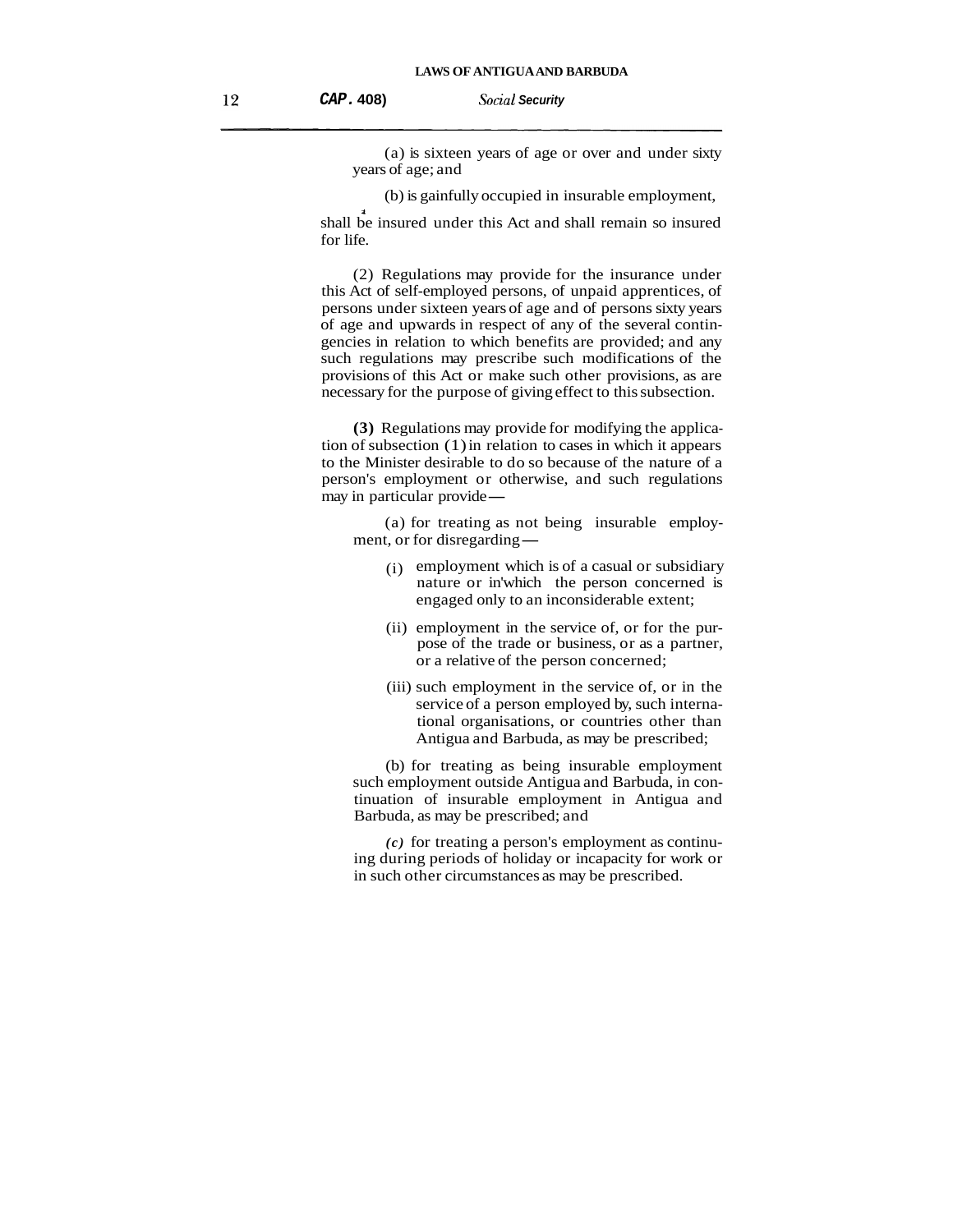**20.** (1) Any insured person who is not liable to pay Voluntary contributions shall be entitled on making application to the Director within such time and in such manner as may be prescribed to receive a certificate of voluntary insurance if he satisfies the prescribed conditions.

(2) An insured person holding a certificate of voluntary insurance may pay within such time and in such manner as may be prescribed the contributions at the prescribed rate for any contribution period for which he is not liable to pay a contribution as an insured person, and regulations may prescribe the circumstances in which such a person may cease to be entitled to contribute in default of payment of contributions within the prescribed time.

**21.** (1) For the purposes of this Act contributions Source of funds. shall subject to the provisions of this Act, be payable by insured persons and by employers.

(2) Regulations shall provide for fixing, from time to time, the rates of contribution to be paid by such different categories of insured persons and employers as may be prescribed. **22.** (1) Except where regulations otherwise provide to the rates of contribution to be paid by such different gories of insured persons and employers as may be pre-<br>ed. **22.** (1) Except where regulations otherwise provide

**22.** (1) Except where regulations otherwise provide **Contributions by** an employer liable to pay a contribution in respect of a per- and employers. son employed by him shall in the first instance be liable to pay also on behalf of and to the exclusion of such person any contribution payable by such person for the same contribution period, and for the purposes of this Act contributions so paid by an employer shall be deemed to be contributions paid by such person.

(2) Notwithstanding any contract to the contrary an employer shall not be entitled to deduct from the wages of a person employed by him, or otherwise recover from such person, the contribution of the employer in respect of such person.

**(3)** An employer shall be entitled, subject to and in accordance with regulations, to recover from the pecuniary remuneration of a person employed by him the amount of any contribution paid or to be paid by him on behalf of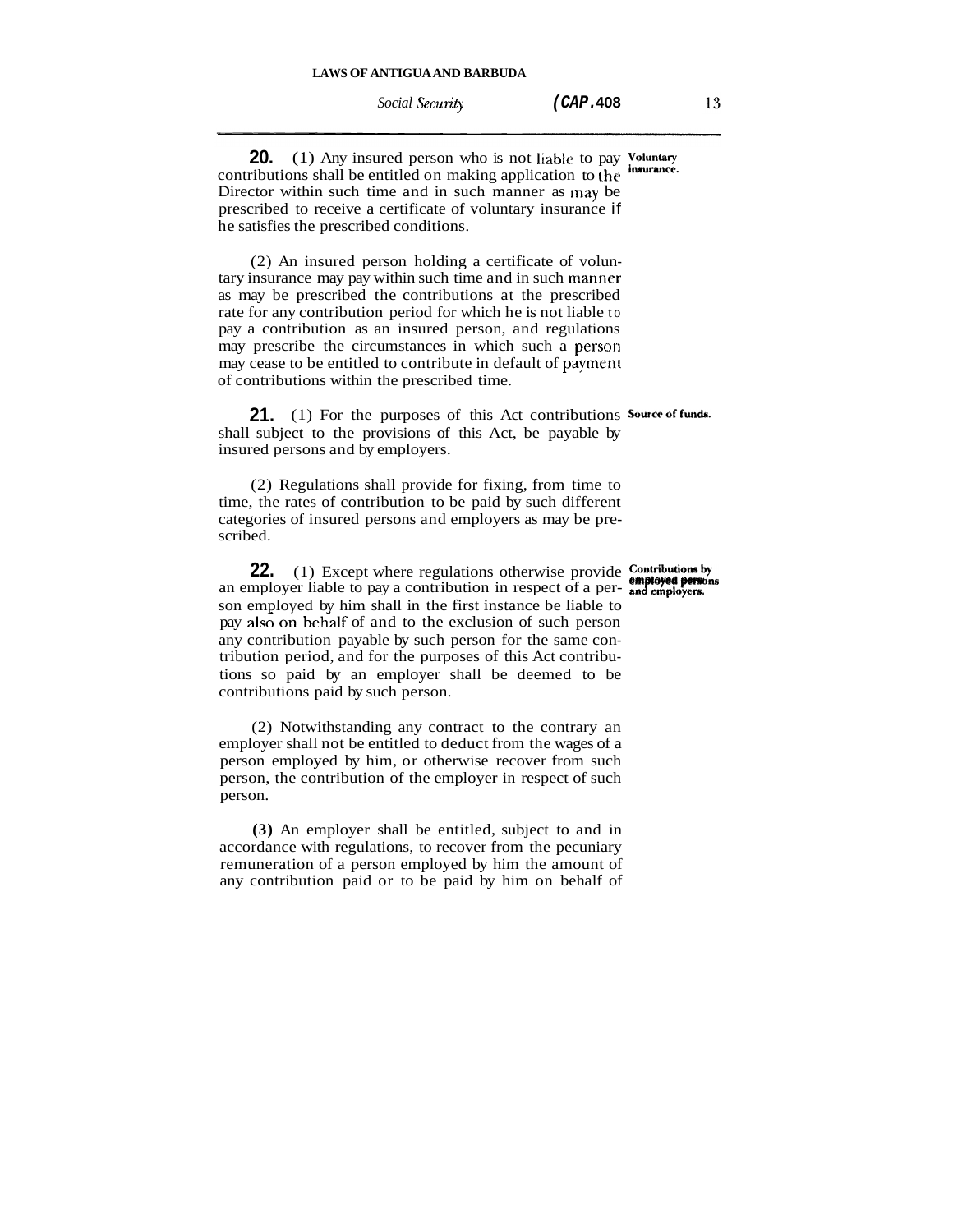such person and, notwithstanding anything in any enactment, such regulations may authorise such recovery to be made by deduction from the wages of such person.<br>
23. Regulations may provide—

**Exemption from liability for, and crediting of contributions.** 

**Employment by more than one employer.** 

**Persons to be treated as employers.** 

**General provisions as to payment and collection of contributions, etc.** 

(a) for exempting insured persons and their employers from liability to pay contributions for such periods as may be prescribed; and

*(b)* for crediting contributions to insured persons in respect of such periods (whether before or after the appointed day) and for such purposes, as may be prescribed.

**24.** Where an employed person is employed successively or concurrently in a contribution week or part of a contribution week by more than one employer, each employer shall be liable to pay to the Fund contributions with respect to the wages paid by him to that person.<br>**25.** In relation to persons who-

(a) are employed by more than one employer in any contribution period; or

 $(b)$  work under, the general control or management of some person other than their immediate employer

and in relation to any other cases for which it appears to the Minister that special provision is needed, regulations may provide that for the purposes of this Act the prescribed person shall be treated as the employer; and such regulations may further provide for adjusting the rights between themselves of persons prescribed as the employer, the immediate employer and the person concerned.

26. (1) Regulations may provide —

(a) for the registration of employed persons;

 $(b)$  for the payment and collection of contributions;

(c) for the maintenance by employers of records of the payment of contributions;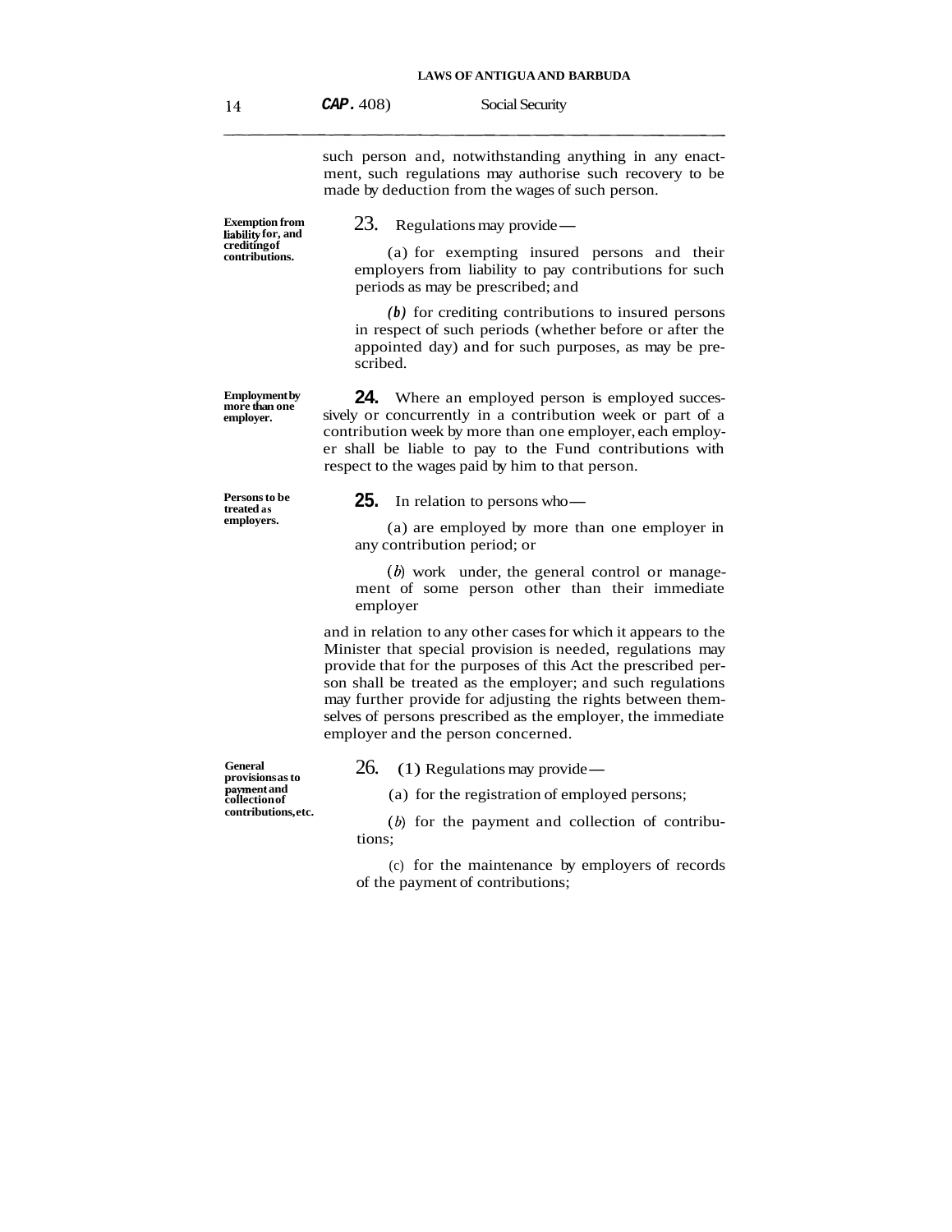*Social Security (CAP. 408* 15

(d) for treating, for the purpose of any right to benefit, contributions paid after the due dates as paid on such dates, or on such later dates as may be prescribed, or as not having been paid;

*(e)* for treating, as paid for the purposes of any right to benefit, contributions payable by an employer on behalf of an insured person but not paid where the failure to pay is shown not to have been with the consent or connivance of, or attributable to any negligence on the part of such person;

 $(f)$  for treating contributions appropriate to the wrong category of person, or at the wrong rate, as and on account of the contributions properly payable;

 $(g)$  for the return of contributions paid in error; and

*(h)* for any other matters incidental to the payment and collection of contributions under this Act.

(2) Where by regulations made under subsection (1) contributions are payable by means of security stamps such stamps shall be prepared and issued in such manner as the Minister may direct, and the Minister may-

*(a)* arrange with the Minister responsible for the Post Office for the sale of security stamps through any post office; and

**(6)** by regulations provide for applying, with the necessary adaptations as respects insurance stamps, all or any of the provisions (including penal provisions) of the Stamp Act or of any other enactment relating to **Cap.410.**  stamps.

**(3)** Where regulations permit contributions to be paid, at the option of the person liable to pay, by a method other than by means of security stamps, and that method involves greater expense in the administration of the Fund than would be incurred if the contributions were paid by means of security stamps, such regulations may provide for payment to the Fund by any person who adopts such method, and for the recovery on behalf of the Fund, of the prescribed fees in respect of the difference in the expense of administration.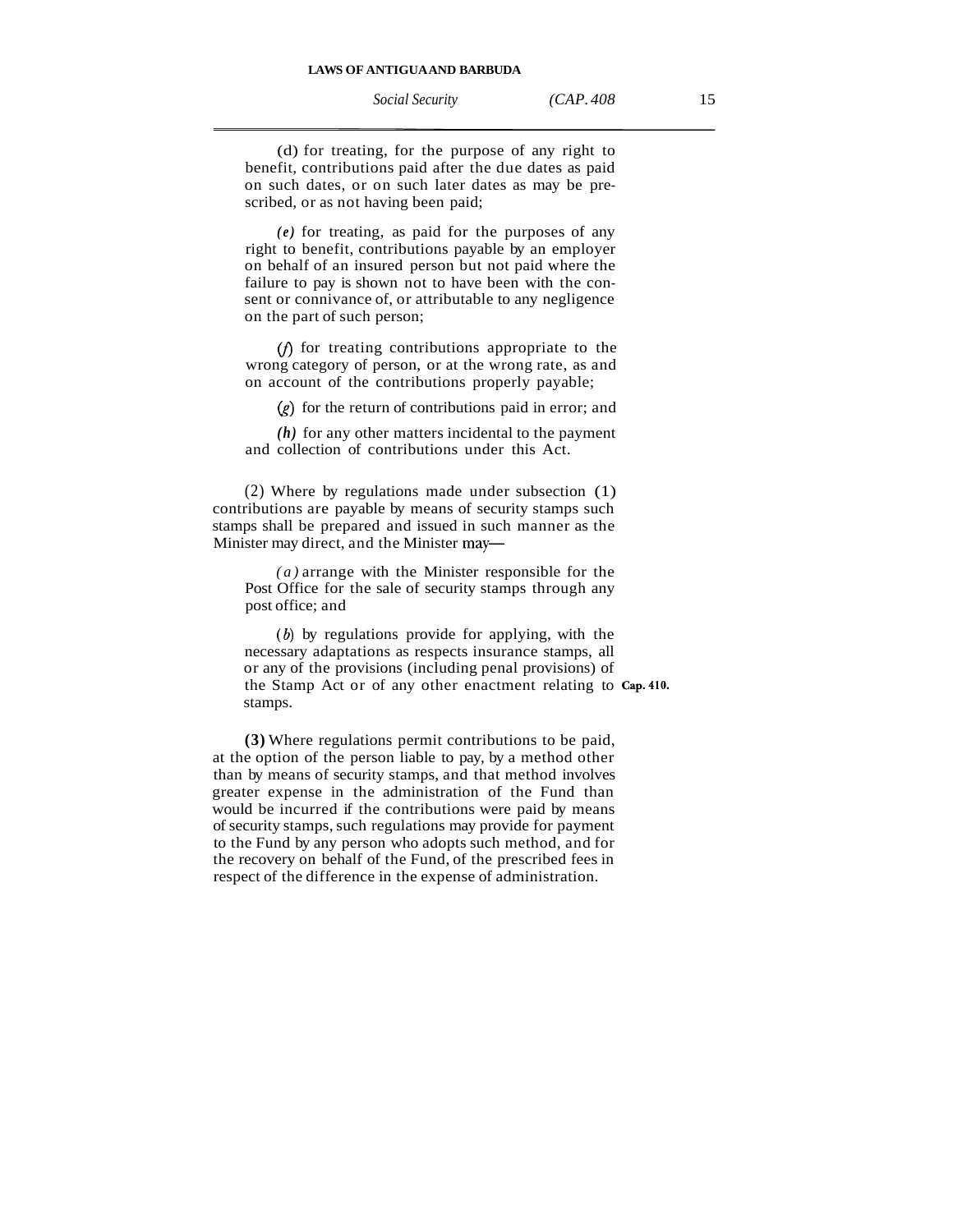## PART III

#### *Benefits.*

**2'7.** (1) Benefit shall be of the following kinds,  $\frac{27.}{\text{namely}}$ 

*(a)* age benefit, that is to say, a payment or periodical payments to, an insured person who has reached sixty years of age;

*(b)* sickness benefit, that is to say, periodical payments to an insured person who is rendered temporarily incapable of work otherwise than as a result of employment injury.

(c) invalidity benefit, that is to say, periodical payments to an insured person who is rendered permanently incapable of work otherwise than as a result of employment injury;

(d) maternity benefit, that is to say, a payment or periodical payments to an insured woman or to the wife of an insured man in the case of her pregnancy or confinement;

*(e)* funeral grant, that is to say, a payment on the death of an insured person;

 $(f)$  survivors' benefit, that is to say, a payment or periodical payment made in respect of an insured person who dies otherwise than as a result of an employment injury.

(2) In this section the expression "employment injury" means such injury as attracts compensation under the **Cap. 475.** Workmen's Compensation Act or occupational benefit under this Act.

> **28.** (1) Regulations may provide that in addition to the kinds of benefit specified in section 27, there shall be occupational benefit which shall consist of-

*(a)* injury benefit, that is to say, in addition to such free medical care and attention as may be prescribed periodical payments to an insured person who suffers personal injury by an accident arising out of and in the course of insurable employment or develops any prescribed disease being a disease due to the nature of such employment;

**Occupational** 

**Description of benefit.**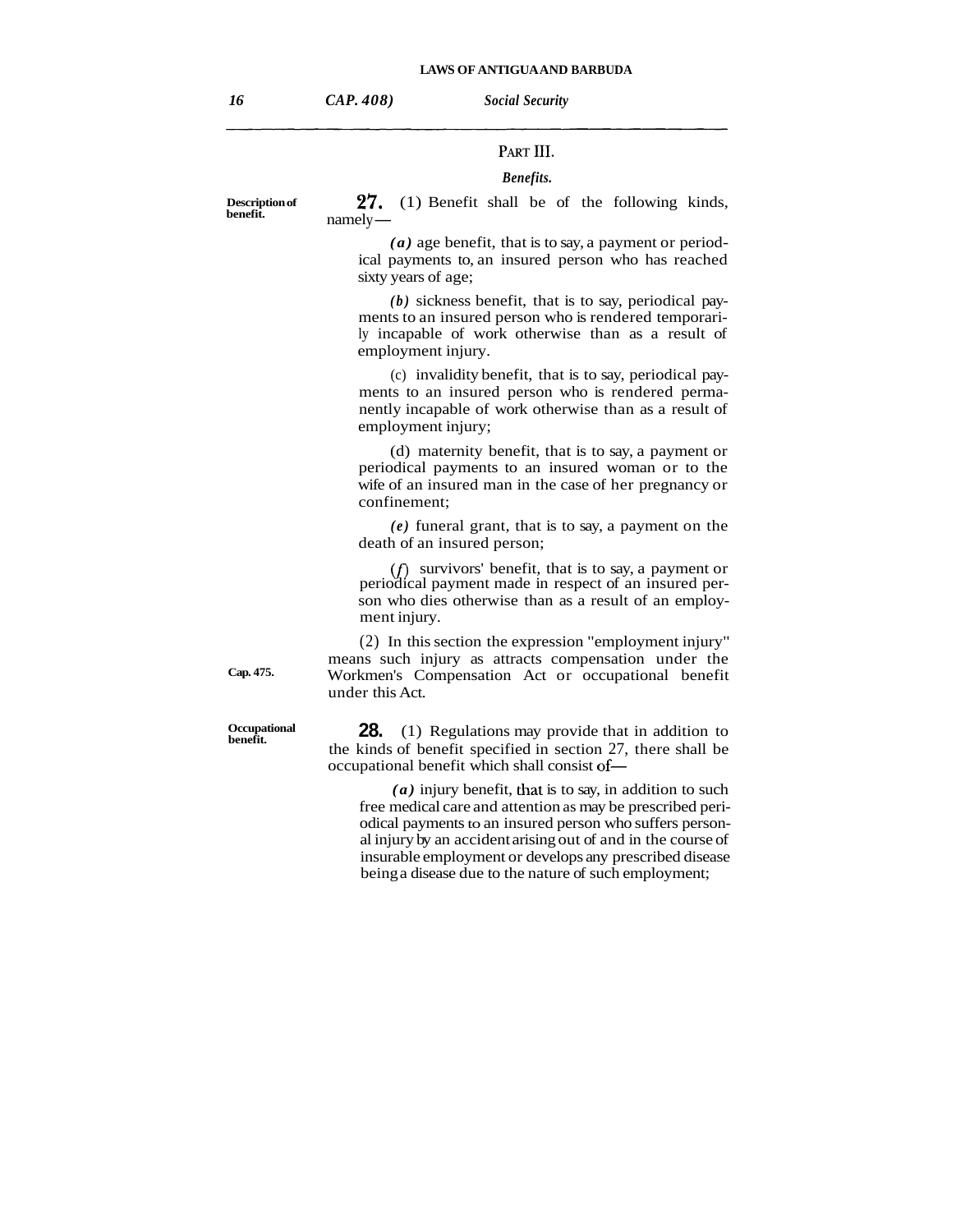(b) disablement benefit that is to say, in addition to such free medical care and attention as **may bc** prrscribed periodical payments to an insured person who as a result of such injury or disease as aforesaid sustains loss of faculty;

(c) death benefit, that is to say, periodical **pay**ments in respect of any insured person who dies as **a**  result of such injury or disease as aforesaid:

Provided that, subject to the provisions of sections 44 and 45, occupational benefit shall not be payable in respecl of an accident which happens outside Antigua and Barbuda, or a disease which is due to the nature of an employment in which the insured person has been engaged only outside Antigua and Barbuda.

(2) From and after the day when regulations under subsection (1) come into operation an insured person who suffers any such personal injury or develops any such disease as entitles him to occupational benefit shall not in relation to such injury or disease be regarded as a workman for the purpose of the Workmen's Compensation Act.<br>
29. (1) Regulations shall provide for-<br> **Rates of and conditions for** 

(1) Regulations shall provide for—<br>
(a) the rates or amounts of benefit and the varia-<br>  $\frac{\text{bedefit, meaning}}{\text{ber, traininge}}$ tion of such rates or amounts in different or special cir- **extended.**  cumstances;

(b) the conditions subject to which and the periods for which benefit may be granted;

(c) the date as from which benefit is provided.

(2) Regulations made under subsection (1) may include provisions that—

(a) where it is a condition of title to benefit that a person is the widow or widower of an insured person, the Director may treat a single woman or widow who was living with a single man or widower at the time of his death as if she were in law his widow (or a single man or widower who was living with a single woman or widow at the time of her death as if he was in law her widower):

Provided that the Director is satisfied that in all the circumstances she (or he) ought to be so treated;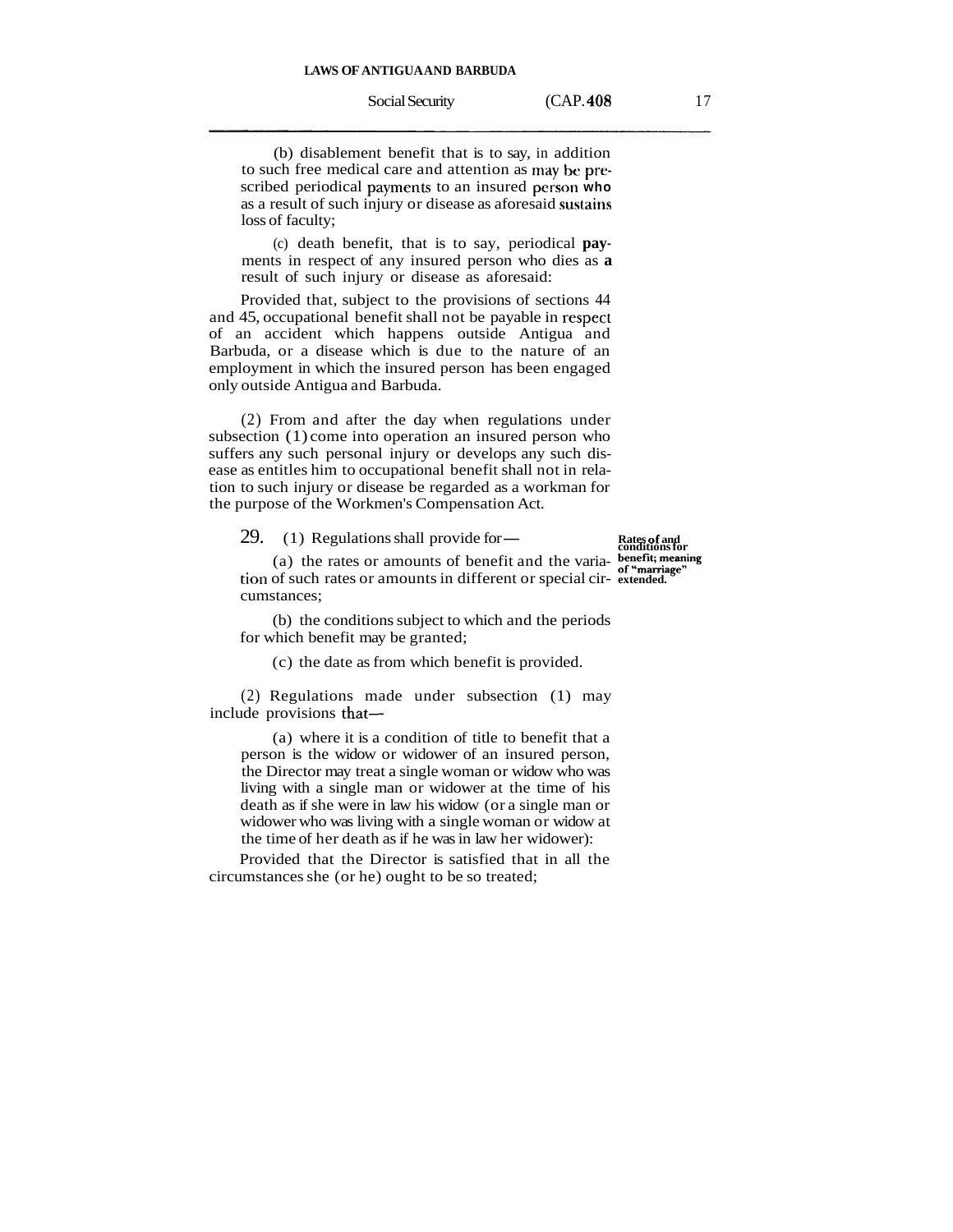*(b)* where the question of marriage or remarriage or the date of marriage or remarriage, arises in regard to title to benefit the Director shall in the absence of the subsistence of a lawful marriage decide whether or not the persons concerned should be treated as if he, she or they were married or had remarried as the case may be, and if so from what date; and in determining the question the Director shall have regard to the provisions of paragraph (a);

(c) the determination of the Director under paragraph (a) or (b) shall, unless the context otherwise requires, have the effect of extending, as regards title to benefit, the meaning of the word "marriage" to include the association of a single woman or widow with a single man or widower as aforesaid and the words "wife" "husband" "widow" "widower" and "spouse" shall be construed accordingly.

Time and manner **30.** (1) It shall be a condition of a person's right to benefit—

*(a)* that, within the prescribed time, he makes a claim therefor to the Director on the form provided by the Director for the purpose or in such manner as the Director may accept in the circumstances of the case; and

 $(b)$  that he produces such certificates, documents, information and evidence for the purpose of determining the right to benefit as the Director may require, and for that purpose attends at such office or place as the Director may appoint.

**(2)** Regulations may require employers to maintain such records, to make such reports and to furnish such information as may be prescribed for the purpose of establishing any person's title to any benefit.

**T** i e and manner **31.** Regulations may provide-

(a) for disqualifying a person for the receipt of any benefit if he fails to make a claim therefor within

Provided that any such regulation shall provide for extending the time within which the claim is to be made in cases where good cause is shown for the delay;

**disqualifications; adjustment or<br>extinguishment of benefit; persons unable to act;** the prescribed time:<br> **deceased persons.** Provided that any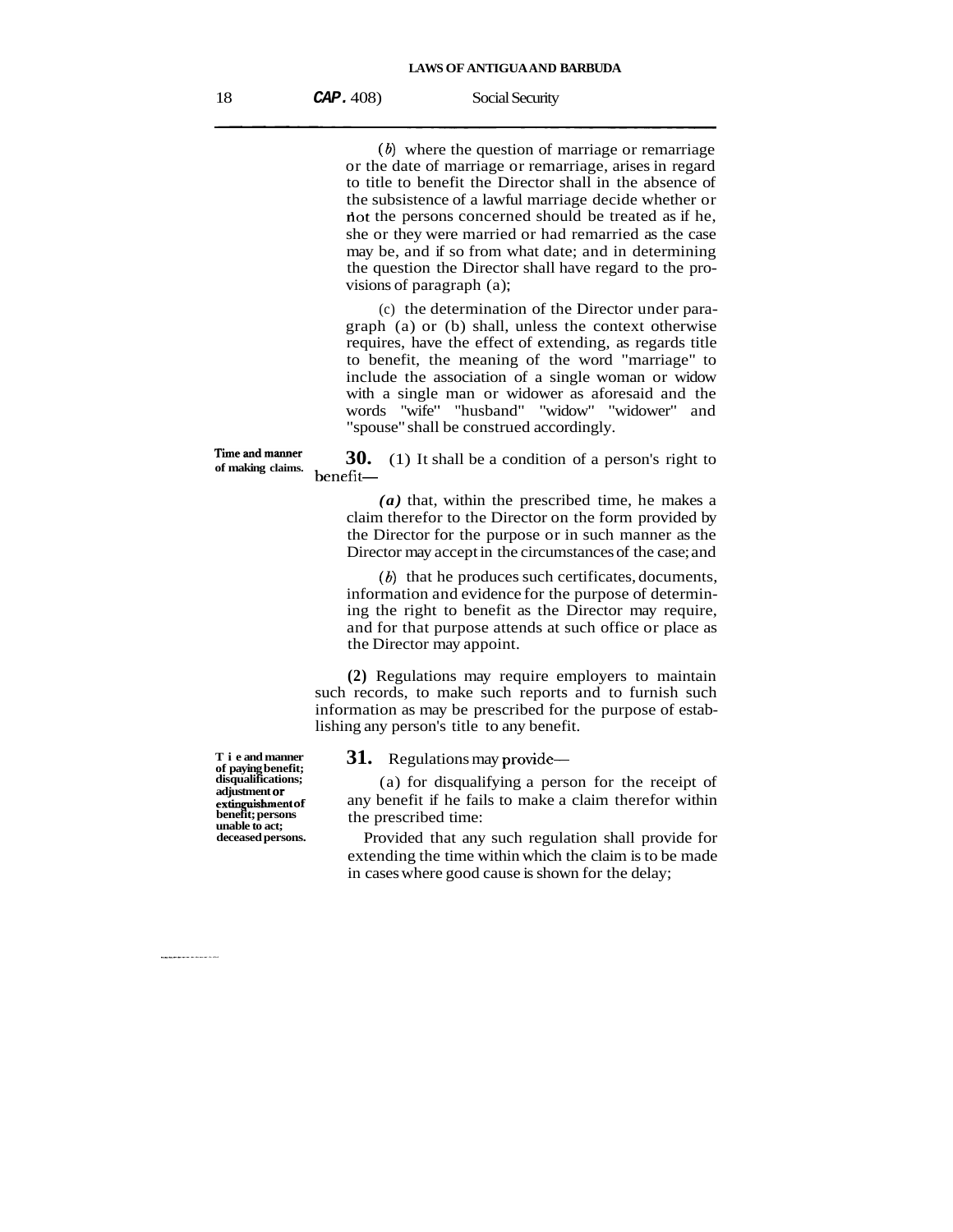*(b)* for the prevention of the receipt of two benefits and the adjustment of benefits in special circumstances;

 $(c)$  as to the time and manner of payment of benefits and the information to be furnished by any person when applying for payment;

(d) for adjusting the commencement and termination of benefit, or changes in the rate of benefit, so that, except in the case of sickness benefit, payments shall not be made in respect of any period shorter than a contribution week or at different rates for different parts of a contribution week;

(e) for extinguishing the right to payment of any sum by way of benefit if payment is not obtained within a prescribed period;

(f) for disqualifying a person for receiving sickness benefit, or such other benefit as may be prescribed for  $(f)$  for disqualifying a person for receiving sick<br>benefit, or such other benefit as may be prescribed<br>such period as may be prescribed if that person—

- (i) has become incapable of work through his own misconduct. or
- (ii) fails without good cause to attend for or submit to such medical examination or treatment as may be required in accordance with the regulations;
- (iii) does any work **as** an employed or selfemployed person; or
- (iv) fails without good cause to observe any prescribed rules of behaviour;

*(g)* for suspending payment of benefit to or in respect of any person during any period when he—

- **(i)** is absent from Antigua and Barbuda; or
- (ii) is undergoing imprisonment or detention in legal custody,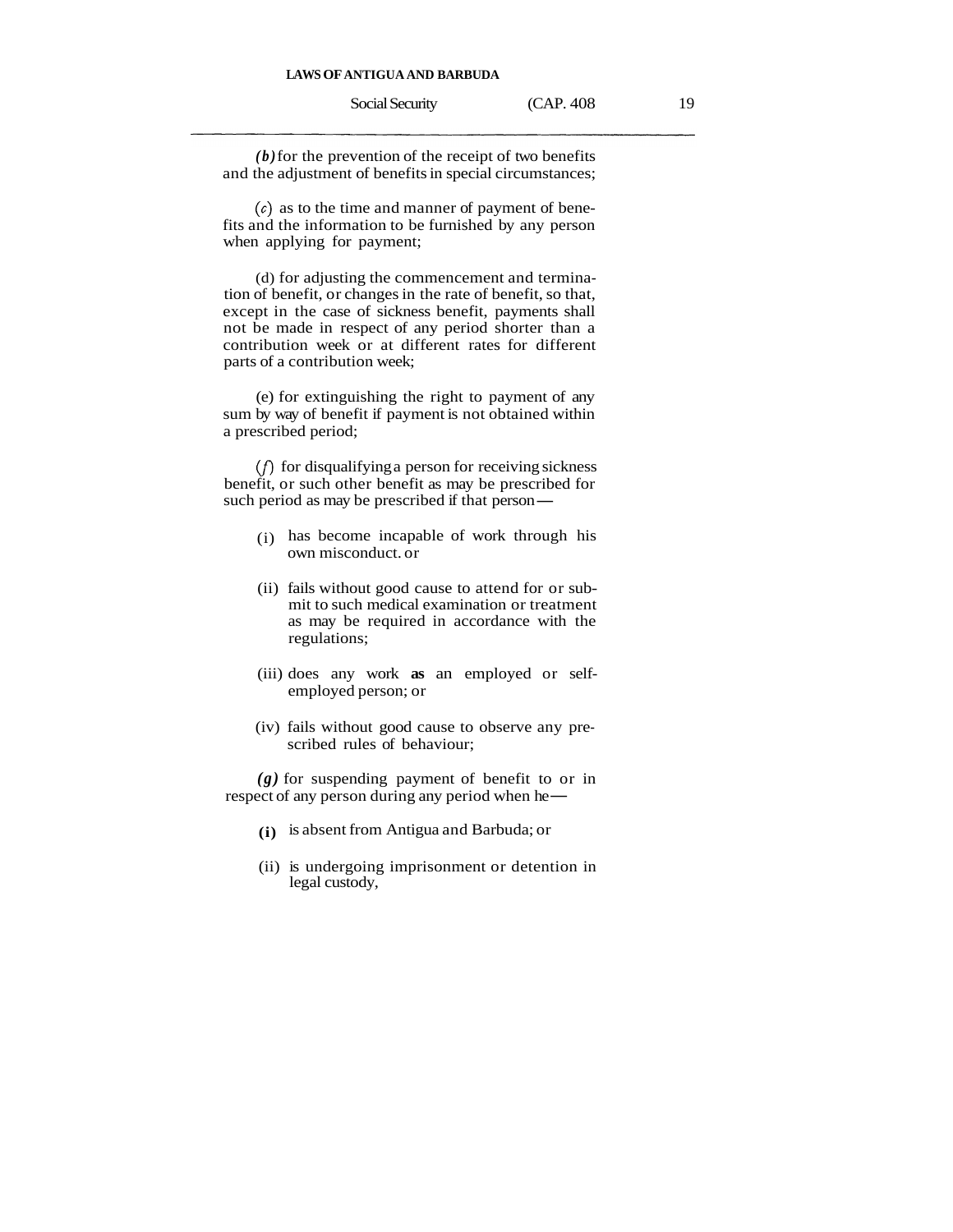and for specifying the circumstances and manner in which payment of the whole or any part of the benefit may instead of being so suspended be made during any sych period to any prescribed person nominated by the beneficiary, or for the maintenance of any prescribed person who the Director is satisfied is a dependant of the beneficiary;

*(h)* for enabling a person to be appointed to exercise on behalf of any other person who may be or become unable for the time being to act, any right or power which that other person may be entitled to exercise under this Act and for authorising a person so appointed to receive and deal with any sum payable by way of benefit to that other person;

(i) in connection with the death of any person for enabling a claim for benefit to be made or proceeded with in his name, for authorising payment to or among persons claiming as his personal representatives, legatees, next of kin, creditors or otherwise, and for dispens ing with strict proof of title of persons so claiming; and

*(j)* for such other matters **as** may be necessary for the proper administration of benefits, including the obligations of claimants, beneficiaries and employers.

**32.** (1) Regulations may provide for the appointment of medical officers or medical referees, and for the establishment of medical boards for the purposes of this Act.

(2) There shall be paid out of the Fund to a medical officer or medical referee appointed under such regulations and to a member of a medical board so established, such salary or other remuneration **as** the Board with the prior approval of the Minister may determine and such expense incurred in connection with the work of such medical officer, medical referee or member as may be so determined.

**33.** (1) If it is found that any person by reason of the nondisclosure or misrepresentation by him of a material fact (whether such nondisclosure or misrepresentation was or was not fraudulent) has received any sum by way of benefit, while he was not entitled to that benefit, he shall be liable to repay the sum so received by him.

**Appointment and remuneration of**  or referees, and **medical boards.**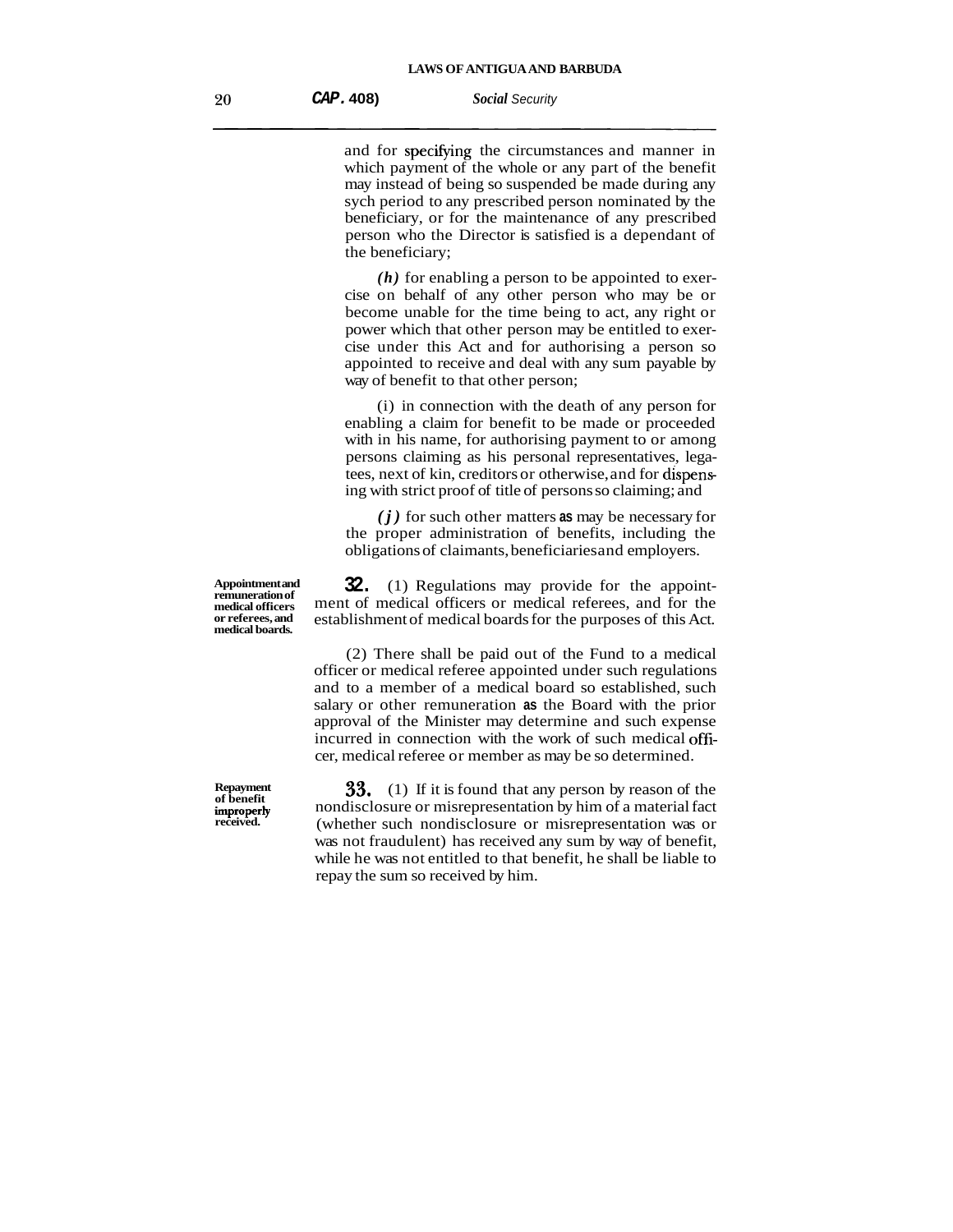*(2)* Where any person is liable to repay any sum received by him by way of benefit, that sum may be recovered without prejudice to any other remedy by means of deductions from any benefit to which he thereafter becomes entitled.

**34.** Every assignment of or charge on benefit and **Benefit to be uncreased** to **a** *companist to action on choices benefit al ill served* **in the <b>***l i l nl* every agreement to assign or charge benefit shall be void, and on the bankruptcy of a beneficiary the benefit shall not **pass**  to any trustee or other person acting on behalf of creditors.

## PART IV

## *Adjudication and Legal Proceedings.*

**35.** *(1)* Regulations may provide for the determina- **Determination of tion** by the Board, by the Director, or by a person or tribunal **questions**. appointed or constituted in accordance with the regulations, of any question arising under or in connection with this Act including any claim to benefit, and subject to the provisions of the regulations the decision in accordance therewith of any such question shall be final.

*(2)* Without prejudice to the generality of subsection *(l),* regulations made thereunder may in relation to the determination of questions in accordance with the regulations include provision-

*(a) as* to the procedure to be followed, the form of any document the evidence to be required, and the circumstances in which any official record or certificate is to be sufficient or conclusive evidence;

*(6)* as to the time to be allowed for making any claim or appeal, for raising any question with a view to the review of any decision, or for producing any evidence;

*(c)* for summoning persons to attend and give evidence or produce documents and for authorising the administration of oaths to witnesses;

*(d)* as to the representation of one person at the hearing of a case by another person whether having professional qualifications or not,

and except in so far as it may be applied by such regulations the Arbitration Act shall not apply to any proceedings under **Cap. 33.**  this section.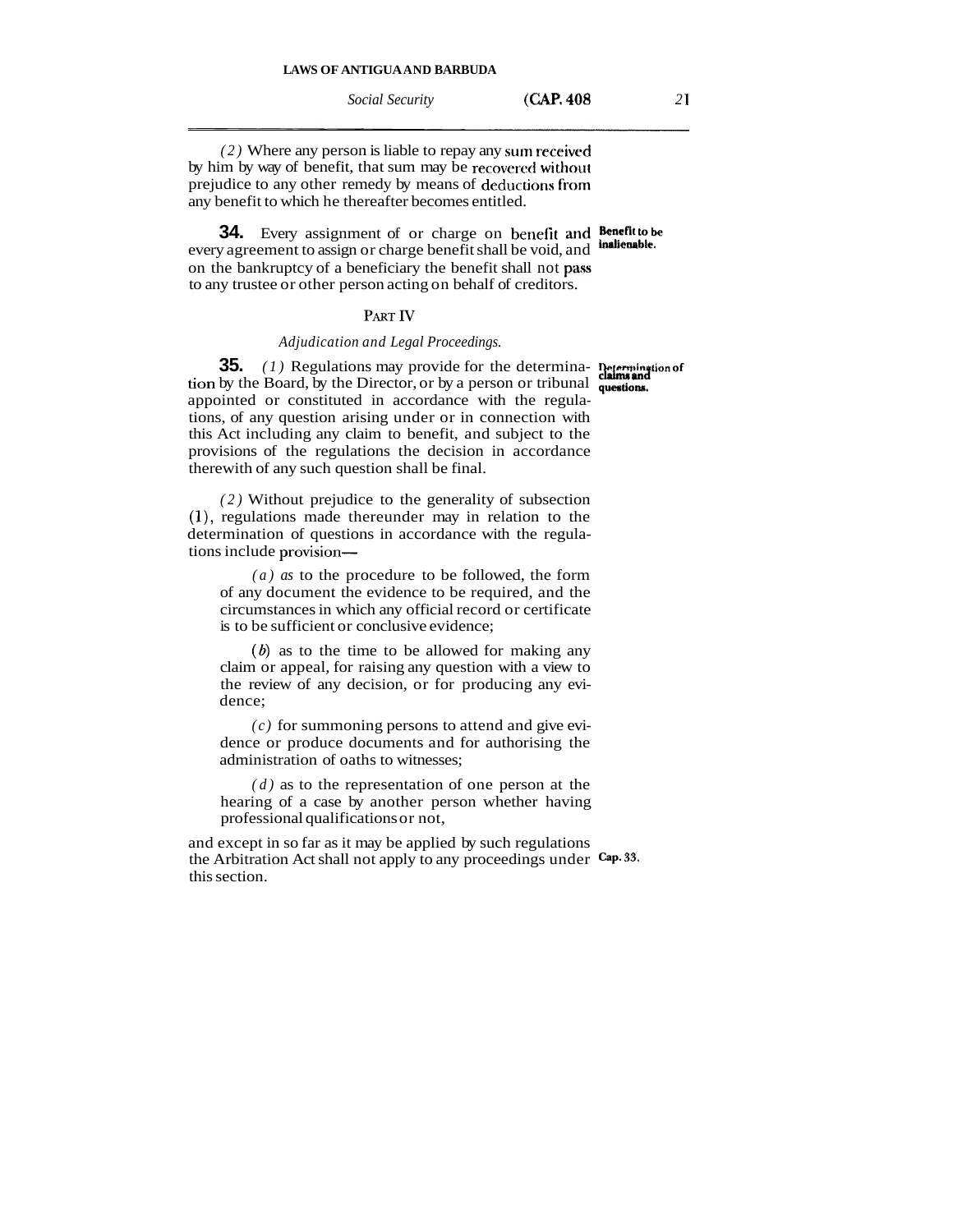**(3)** Regulations under subsection (1) shall provide for

*(a)* the reference to the High Court of any question of law arising in connection with the determination of any question under the regulations;

 $(b)$  appeals to the High Court from the decision of the Board or of a person or tribunal or any such question:

and provision shall be made by rules of Court for regulating references and appeals to the High Court under this subsection and for limiting the time within which appeals may be brought thereunder.

(4) Notwithstanding anything in any enactment the decision of the High Court on a reference or appeal under subsection **(3)** shall be final, and the Court may order the Board to pay the costs of any person whether or not the decision is in favour of the Board and whether or not the Board appears on the reference or appeal.

Interim payments, **36.** (1) Regulations shall provide as respects matters arrears and **a** arrising arising-

> *(a)* pending the determination under this Act (whether in the first instance or on appeal or review) of any claim for benefit or of any question affecting the right of any person to benefit or to the receipt thereof; or

> $(b)$  out of the revision of appeal or review of any decision of any such claim or question.

(2) Without prejudice to the generality of subsection (I), regulations thereunder shall include provision-

*(a)* for the suspension of benefit where it appears to the Director that there is or may be a question whether the conditions for the receipt thereof are or were fulfilled or whether the award ought to be revised;

(6) as to the date from which any decision on review is to have effect;

(c) for treating any benefit paid to any person which it is subsequently decided was not payable as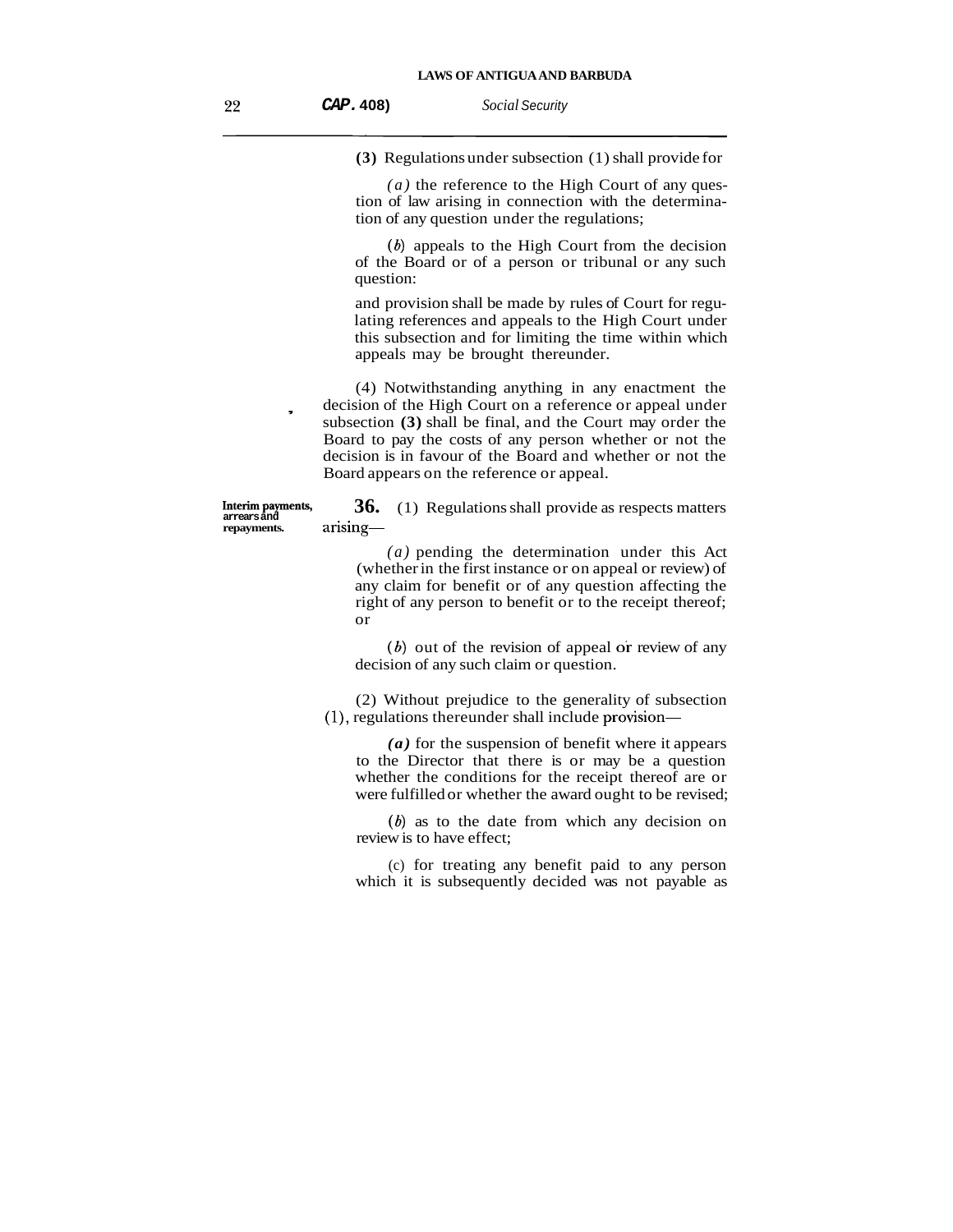properly paid, or as paid on account of any other benefit which it is decided was payable to him, or for the repayment of any such benefit;

 $(d)$  for treating benefit paid to a person in respect of a child as properly payable for any period notwithstanding that by reason of a subsequent decision another person is entitled to benefit in respect of that child for that period; and for reducing or withholding accordingly any arrears payable for that period by virtue of that subsequent decision.

**37.** There shall be paid out of the Fund to a person Remuneration appointed under regulations made under subsection **(1)** of **tribunals** section 35 and to a member of a tribunal constituted under **appointed or** those regulations such salary or other remuneration as the **Sec. 35. Possituted under** Board with the approval of the Minister may determine and such expenses incurred in connection with the work of such person or member as may be so determined.

**38.** (1) Any person who fails to pay at or within the Offences and time prescribed for the purpose any contribution which he penalties. is liable under this Act to pay shall for each such failure be liable on summary conviction to a fine not exceeding one thousand dollars and in default of payment of such fine to imprisonment for a term not exceeding three months.

(2) Any employer who deducts or attemps to deduct or otherwise recovers or attempts to recover the whole or any part of the contribution of the employer in respect of any person from the wages or other remuneration of such person shall be liable on summary conviction to a fine not exceeding five hundred dollars and in default of payment of such fine to imprisonment for a term not exceeding three months.

 $(3)$  Any person who-

*(a)* buys, sells or offers for sale, takes or gives in exchange, or pawns or takes in pawn, any card or any used security stamp; or

*(b)* affixes any used security stamp to any contribution card; or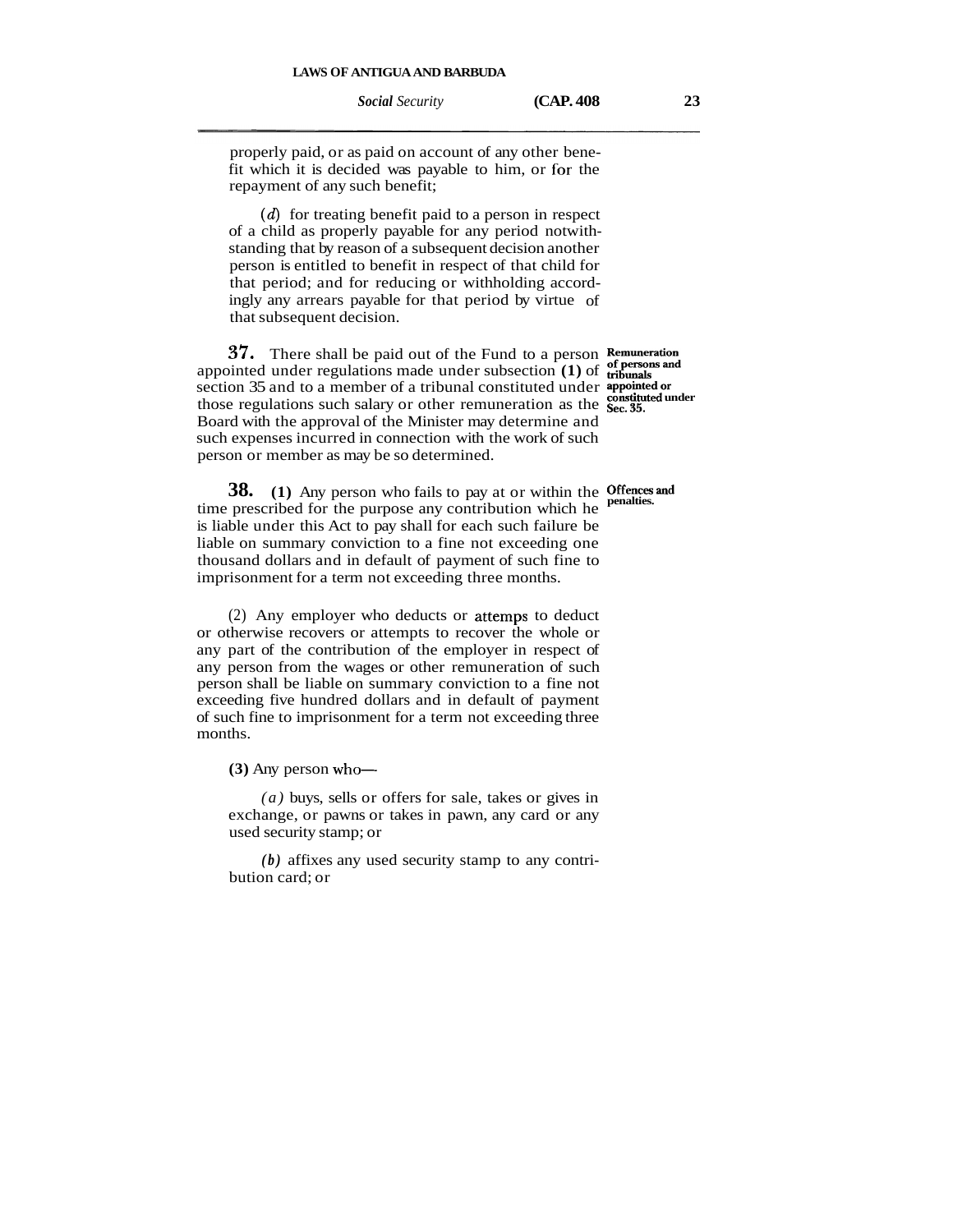| CAP. 408) | Social Security |
|-----------|-----------------|
|-----------|-----------------|

(c) removes any security stamp from any contribution card, or without lawful excuse is in possession of any used security stamp or any contribution card issued in the name of any other person; or

(d) for the purpose of obtaining any benefit or other payment under the Act, whether for himself or some other person, or for any other purpose connected with the Act some other person, or for any other purpose connected with the Act—

- (i) knowingly makes any false statement or false representation; or
- (ii) produces or furnishes, or causes or knowingly allows to be produced or furnished, any document or information which he knows to be false in a material particular.

shall be liable on summary conviction to a fine not exceeding one thousand dollars or imprisonment for a term not exceeding six months or to both fine and imprisonment. In addition to such fine, the court may order any such person to refund to the Board any sum or benefits derived from the commission of the offence.

(4) In any proceedings under subsection (1) a security stamp shall be deemed to have been used if it has been affixed to a contribution card or cancelled or defaced in any way whatsoever and whether it has been used for the purpose of paying a contribution or not.

**39.** (1) Proceedings for an offence under this Act **.** shall not be instituted except by or with the consent of the Board or by an officer of the Board authorised in that behalf by special or general directions of the Board.

> (2) Any such officer although not of counsel or a solicitor may prosecute or conduct before a court of summary jurisdiction any such proceedings as aforesaid.

> **(3)** Notwithstanding any provision in any enactment prescribing the period within which summary proceedings may be commenced, proceedings for an offence under this Act may be commenced at any time within the period of

**General**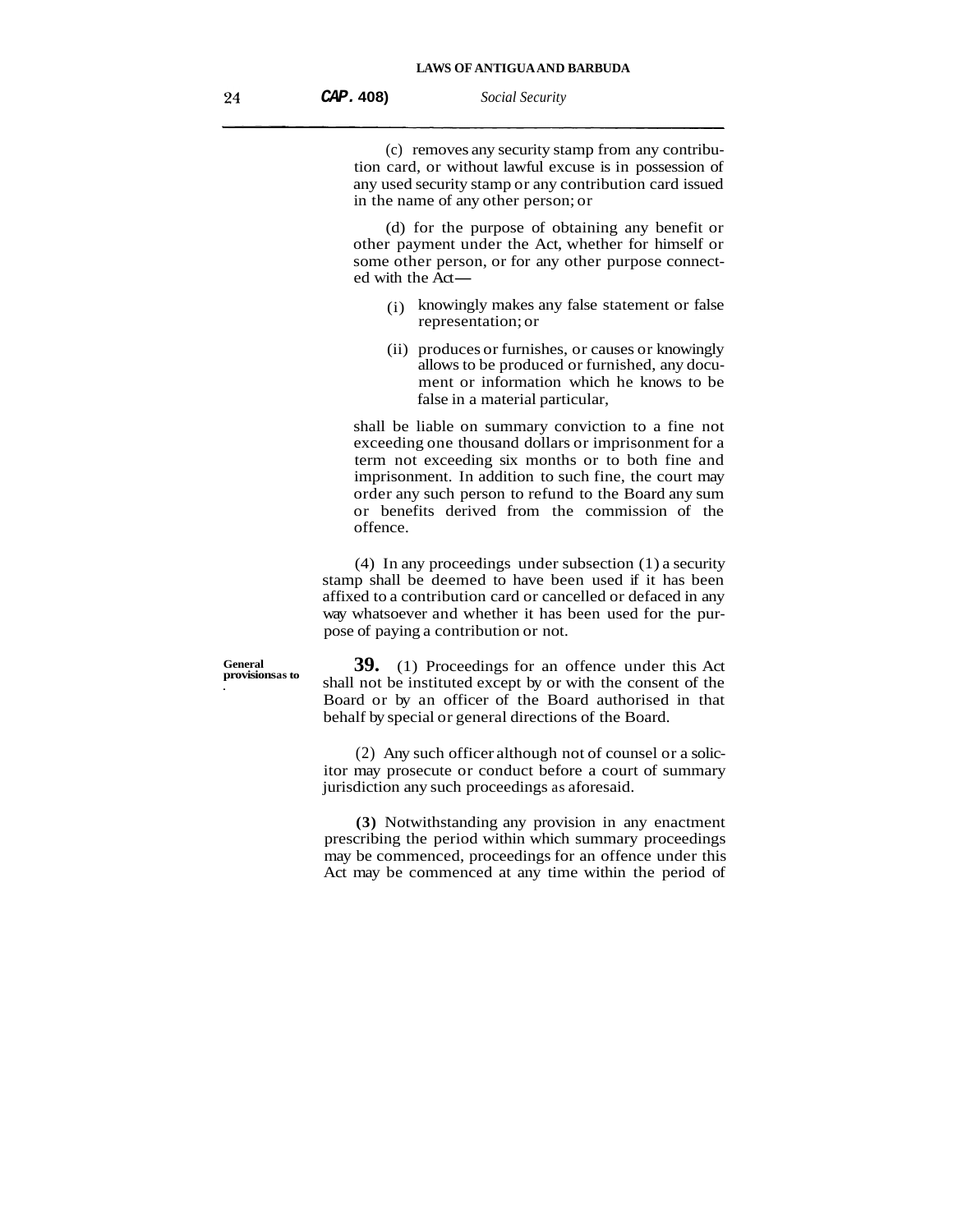*Social Security* **(CAP.** *408 25* 

three months from the date on which evidence sufficient in the opinion of the Board to justify a prosecution for **the**  offence comes to its knowledge or within the period of twelve months after the commission of the offence which ever period last expires and for the purpose of this subsection a certificate purporting to be signed on behalf OF **the**  Board as to the date on which such evidence came to its knowledge shall be conclusive evidence thereof.

(4) In any proceedings for an offence under this Act the wife or husband of the accused shall be competent to give evidence, whether for or against the accused:

Provided that the wife or husband shall not be compellable to give evidence or in giving evidence to disclose any communication made to her or him during the marriage by the accused.

*(5)* Where an offence under this Act which has been committed by a body corporate is proved to have been committed with the consent or connivance of or to be attributable to any negligence on the part of any director, manager, secretary or other officer of the body corporate, he as well as that body shall be deemed to be guilty of that offence and shall be liable to be proceeded against and penalised accordingly.

**40.** *(1)* In any case where a person has been donvict- **Recovery of** ed of the offence under subsection *(1)* of section *38* of fail- **prosecution**. ing to pay a contribution he shall be liable to pay to the Fund a sum equal to the amount which he failed to pay.<br>
(2) In any case where —

*(a)* a person is convicted of an offence under paragraph (b) of subsection *(3)* of section *38* or of an offence under any provision of the Stamp Act or of any other enactment relating to stamps as applied by regulations or of an offence under any regulation, and

*(b)* the evidence on which such person is convicted shows that for the purpose of paying any contribution which he was liable to pay he has affixed to any contribution card any used security stamp within the meaning of that paragraph,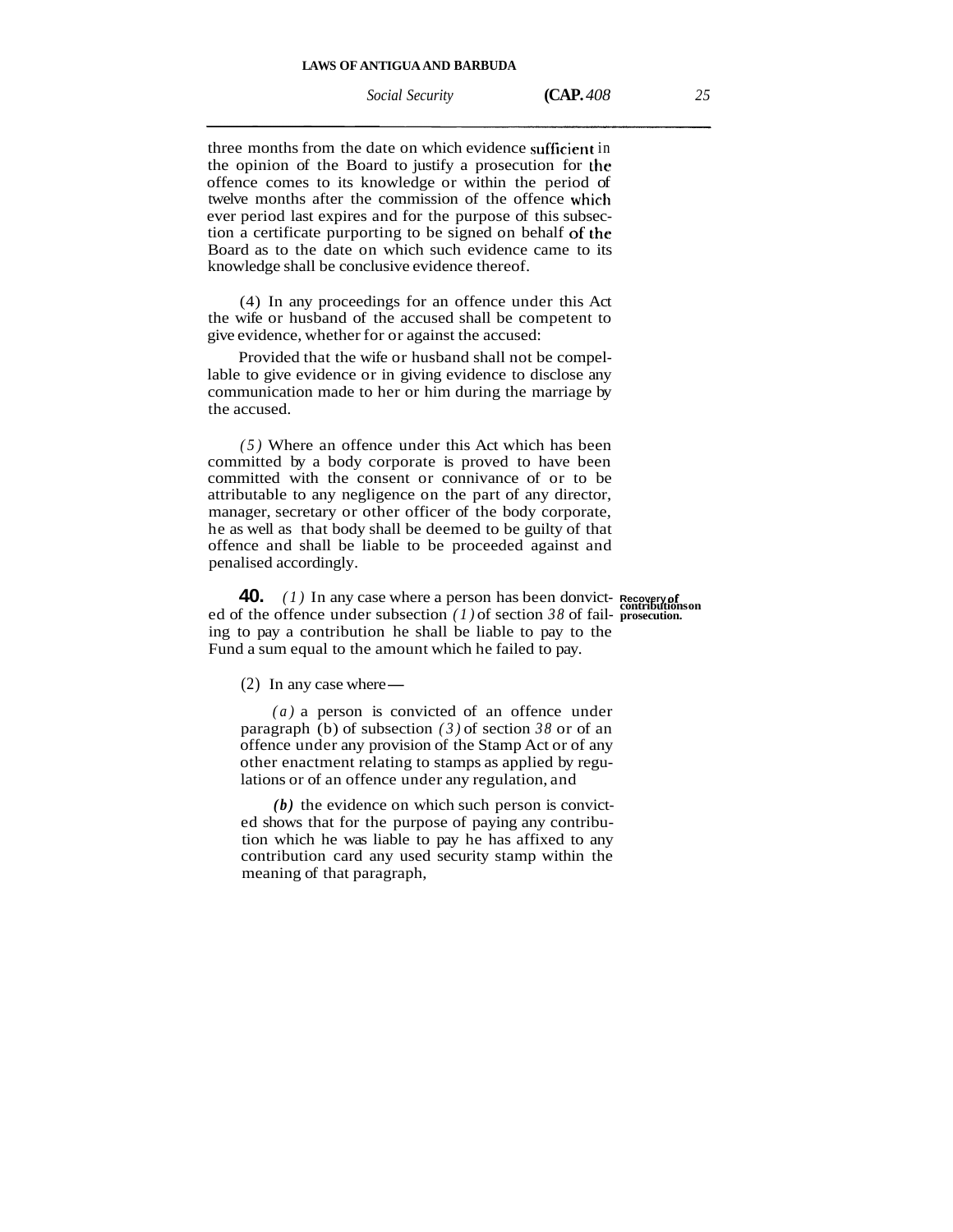that person shall be liable to pay to the Fund a sum equal to the amount of the contributions in respect of which the stamp was affixed.

**(3)** On any such conviction as it mentioned in subsection  $(1)$  or  $(2)$ , if notice of intention to do so has been served with the summons or warrant, evidence may be given of the failure on the part of the person concerned to pay other contributions during the two years preceding the date of the offence, and on proof of such failure the person concerned shall be liable to pay to the Fund a sum equal to the total of all the contributions which he is so proved to have failed to pay.

(4) Where any person is charged with any such offence as is mentioned in subsection  $(1)$  or  $(2)$  and a probation **Cap. 345.** order is made under the Probation of Offenders Act, the foregoing provisions of this section shall apply as **if** the making of the order were a conviction.

> (5) Any sum ordered to be paid to the Fund under this section shall be recoverable **as** a penalty.

> **(6)** Any sum paid by an employer under this section shall be treated as a payment in satisfaction of the unpaid contributions and any part of such sum which represents an employed person's contribution shall not be recoverable by the employer from the insured person.

> ('I) If an employer being a body corporate fails to pay to the Fund any sum which the employer has been ordered to pay under this section such sum or such part thereof as remains unpaid shall be a debt due to the Fund jointly and severally from any directors of the body corporate who knew or could reasonably be expected to have known of the failure to pay the contribution in question.

> (8) Nothing in this section shall be construed as preventing the Board from recovering any sums due to the Fund by means of civil proceedings.

**civil proceedings.**  $\bullet$  **<b>41.** (1) All sums due by way of contributions to the Fund under this Act shall bear interest from such date and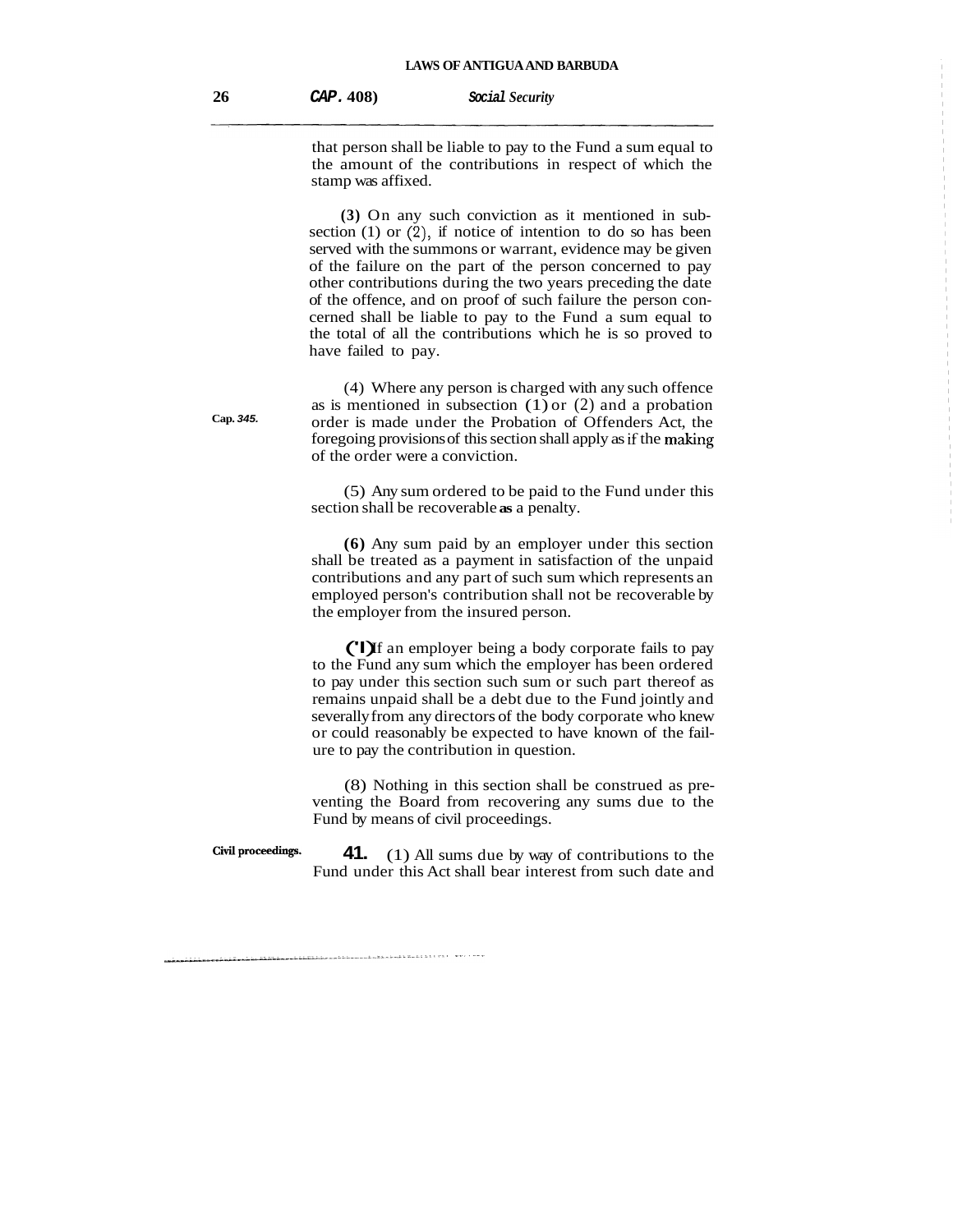at a rate to be prescribed by regulations, **and shall** be recoverable-

*(a)* as civil debt; or

(6) by warrant issued by the Director and directed to the Registrar of the Supreme Court, **setting out irr**  such warrant or in a schedule thereto the several **stirns**  due on account of contributions from the persons and bodies against whom the warrant is directed:

Provided that no warrant shall be issued under this section unless the Director has given at least thirty days notice to the person or persons against whom the warrant is directed.

(2) Proceedings for summary recovery of sums due **to**  the Fund may, notwithstanding anything in any enactment to the contrary, be brought at any time within three years from the time when the matter complained of arose.

**(3)** Proceedings for the summary recovery as civil debts of sums due to the Fund may be instituted by any officer of the Board authorised in that behalf by special or general directions of the Board, and any such officer may although not of counsel or a solicitor conduct such proceedings.

(4) The Registrar of the Supreme Court shall on receipt of the warrant issued under subsection (1) proceed to levy upon the goods, chattels and lands of the person or persons against whom the warrant is directed and to sell so much of such goods, chattels and land as may be required to satisfy the sums due on account of the contributions to the Fund.

(5) Every sale pursuant to subsection (4) shall be conducted by public auction and shall be held at a place and time to be determined by the Registrar of the Supreme Court.

(6) No sale shall be conducted under this section unless a notice of such sale is published in the *Gazette.* 

(7) The proceeds of the sale shall be applied to the payment of the contributions due and the expenses of the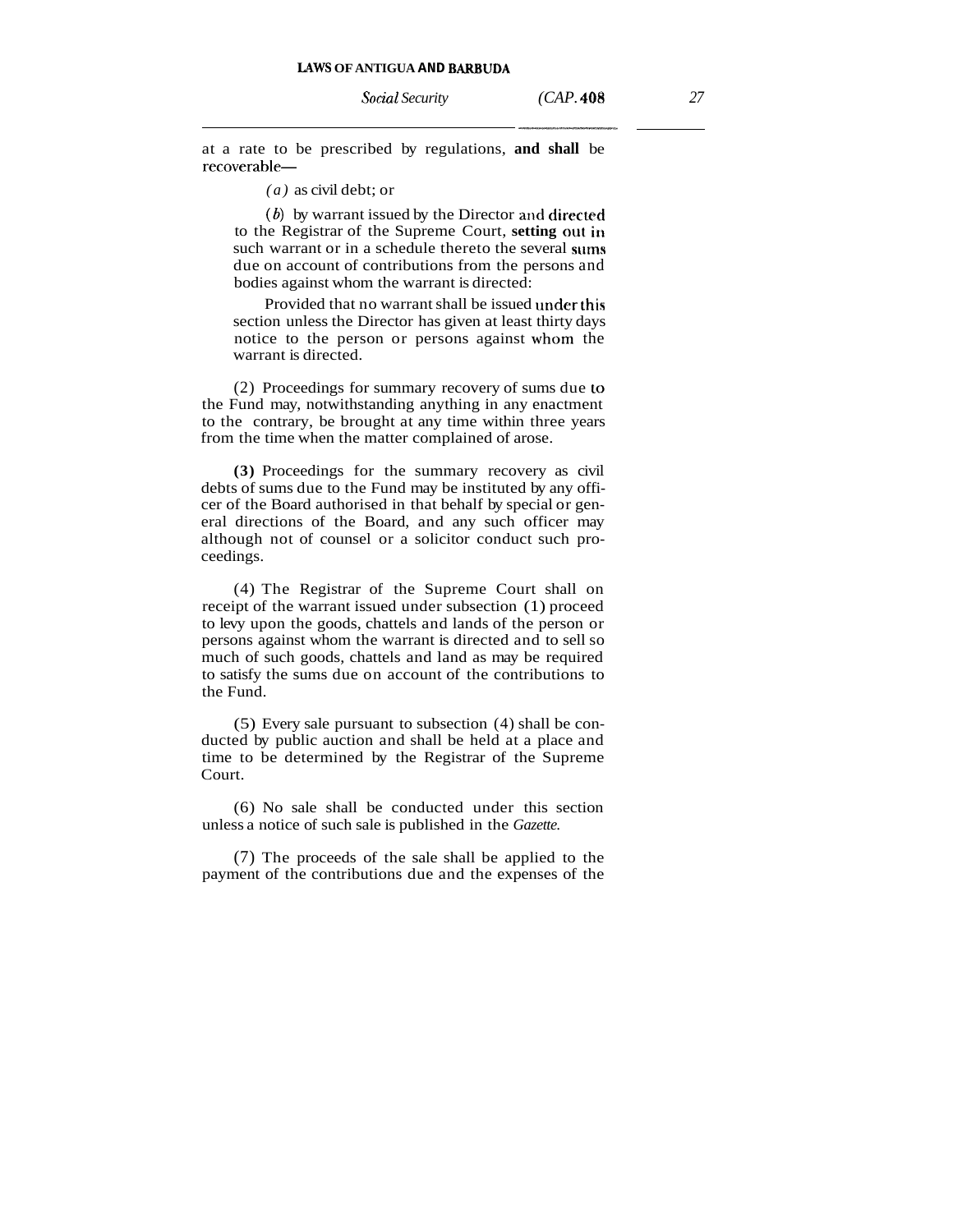| CAP. 408) | <b>Social Security</b> |
|-----------|------------------------|
|-----------|------------------------|

levy and sale and the surplus if any shall be paid on application to the person entitled thereto.

**Proceedings for employer's** 

**42.** (1) Where an employer has failed or neglected —

 $\alpha$ ) to pay any contributions which he is liable to pay in respect of or on behalf of any insured person; or

*(b)* to comply in relation to any such person with the requirements of the Act relating to the payment and collection of such contributions,

and by reason of such failure or neglect that person or any other person to whom benefit may have been payable has lost in whole or in part the benefit to which he would have been entitled, that person or that other person shall be entitled to recover summarily from the employer as a civil debt a sum equal to the amount of the benefit so lost.

*(2)* Proceedings may be taken under this section notwithstanding that proceedings have been taken under any other provisions of this Act in respect of the same failure or neglect.

**(3)** Proceedings under this section may notwithstanding any enactment to the contrary, be brought at any time within one year after the date on which the person concerned would, but for the employer's failure or neglect, have been entitled to receive the benefit lost.

#### **PART V.**

## *Miscellaneous.*

**crown servants. 43.** This Act shall apply to persons employed by or under the Crown in like manner as if the Crown were a private person, with such modifications as may be made therein by regulations for the purpose of adapting the provisions of this Act to the case of such persons.

**Persons employed 44. (1)** Without prejudice to the generality of any **aboard ships**, **vessels or aircraft**. Other power to make regulations, the Minister may make regulations modifying in such manner as he thinks proper the provisions of this Act in relation to persons who are or have been employed on board any ship, vessel or aircraft.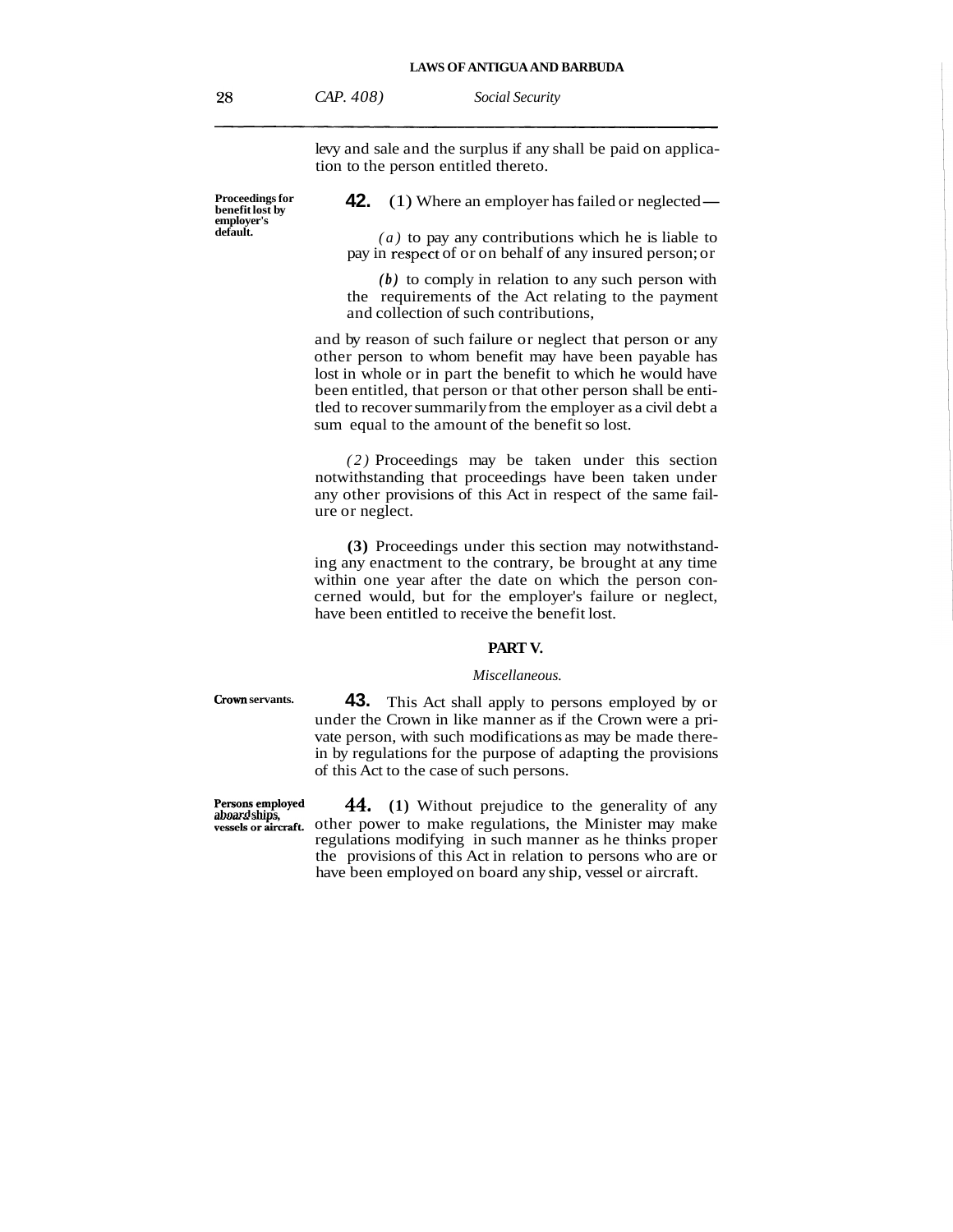*Social Security* **<b>(CAP. 408** 29

 $(2)$  Regulations made under subsection  $(I)$  may in particular provide —

*(a)* for the insurance under this Act of persons who are or have been employed on or after the **appoirrted**  day on board ships, vessels, or aircraft notwithstanding that they do not fulfil the conditions of section 19;

*(b)* for excepting from insurance under **this Act**  or from liability to pay contribution any person employed as aforesaid who neither are domiciled nor have a place of residence in Antigua and Barbuda;

 $(c)$  for the taking of evidence for the purpose of any claim for benefit in any place outside Antigua arid Barbuda;

(d) for enabling persons on board ships, vessels, or aircraft to authorise the payment of the whole or ariy part of any benefit to which they are or may become entitled to such of their dependants as may be prescribed;

*(e)* for the payment of occupational benefit to or in respect of persons employed aboard ships, vessels or aircraft in respect of accidents happening in the course of, or of prescribed diseases which are due to the nature of, such employment;

 $(f)$  for treating as accidents arising out of and in the course of employment aboard any ship, vessel or aircraft accidents happening while the employed person is proceeding to or from such employment, or in other prescribed circumstances; and

*(g)* for withholding any benefit which may be payable to a mariner for any period while the owner of his ship or vessel is under a statutory obligation to pay him wages.

45. For the purpose of giving effect to any agreement Reciprocal agreements with with the government of any other part of the **other countries**. Commonwealth or the government of any other country, being an agreement which provides for reciprocity in matters of social security, it shall be lawful for the Minister, by order to modify or adapt the provisions of this Act in their application to cases affected by the agreement.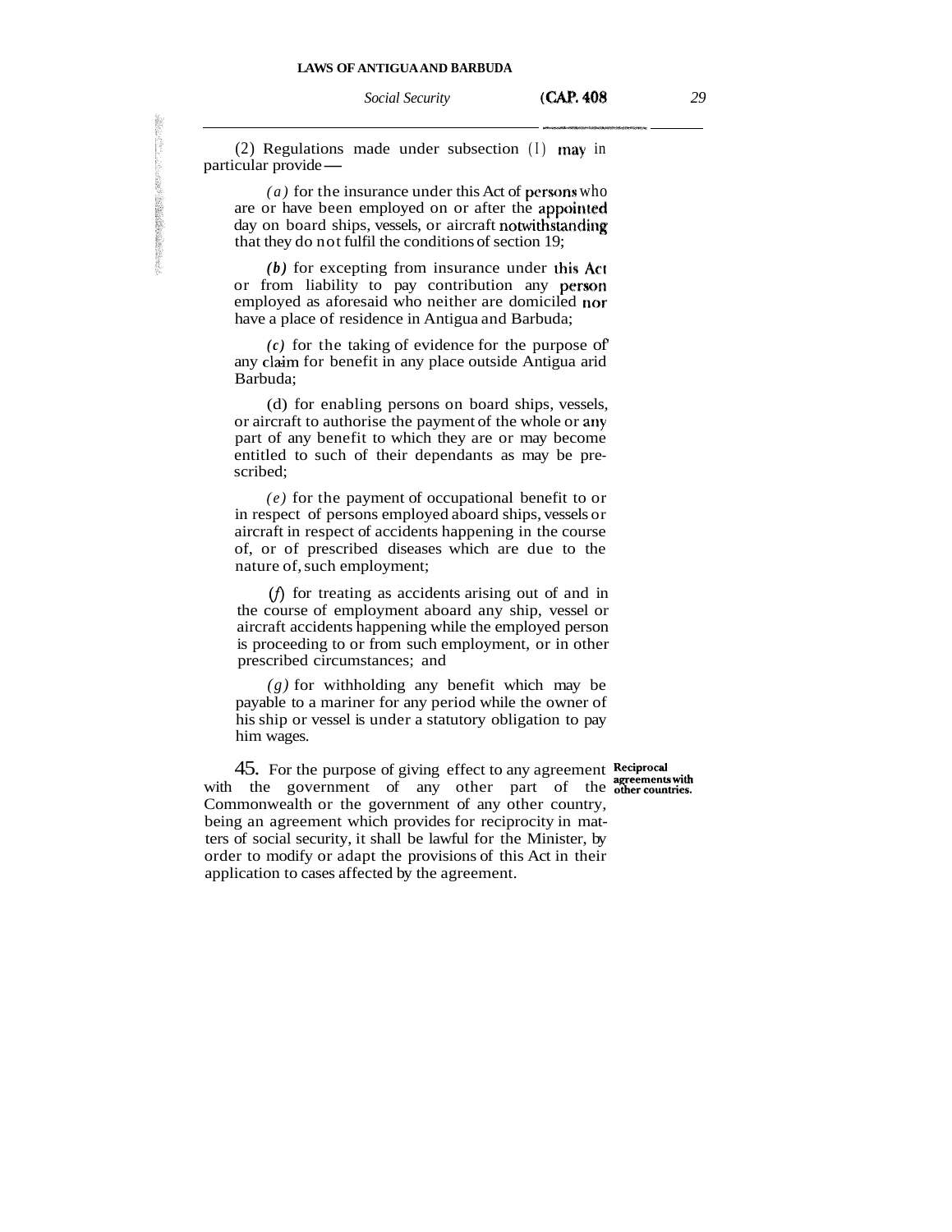30 CAP. 408) *Social Security* 

**Exemption from stamp duty. 46.** (1) Stamp duty shall not be chargeable upon any draft or order or receipt given in respect of any benefit or upon any receipt given in respect of any other payment out of the Fund under subsection  $(2)$  of section 3 or upon any receipt given by an officer or employee of the Board for or in respect of any sum payable to the Fund. (2) Nothing in subsection (1) shall be deemed to exempt any person from liability to pay stamp duty on any power of attorney or on any documents other than those mentioned in subsection (1) which is otherwise liable to **Cap. 410.** duty under the Stamp Act. **Regulations.** 47. (1) The Minister may make such regulations as are required by this Act to be made, or such regulations modifying or affecting the operation of any provision of this Act as he may consider necessary or desirable generally for the better carrying into effect of the provisions of this Act. (2) Notwithstanding anything contained in section 17 **Cap. 224.** of the Interpretation Act regulations may provide a penalty of three hundred dollars for each offence being a contravention of or failure to comply with any regulation, or where the offence consists of continuing any such contravention or failure after conviction thereof, three hundred dollars together with a further three hundred dollars for each day on which it is so continued. (3) Any power conferred by this Act to make regula-(3) Any power conferse<br>tions may be exercised— (a) either in relation to all cases to which the power extends or in relation to all such cases subject to specified exceptions or in relation to any specified cases or class of case; *(b)* so as to make as respects the cases in relation to which it is exercised — (i) The full provision to which the power extends or any less provision; (ii) the same provision for all cases in relation to which the power is exercised, or different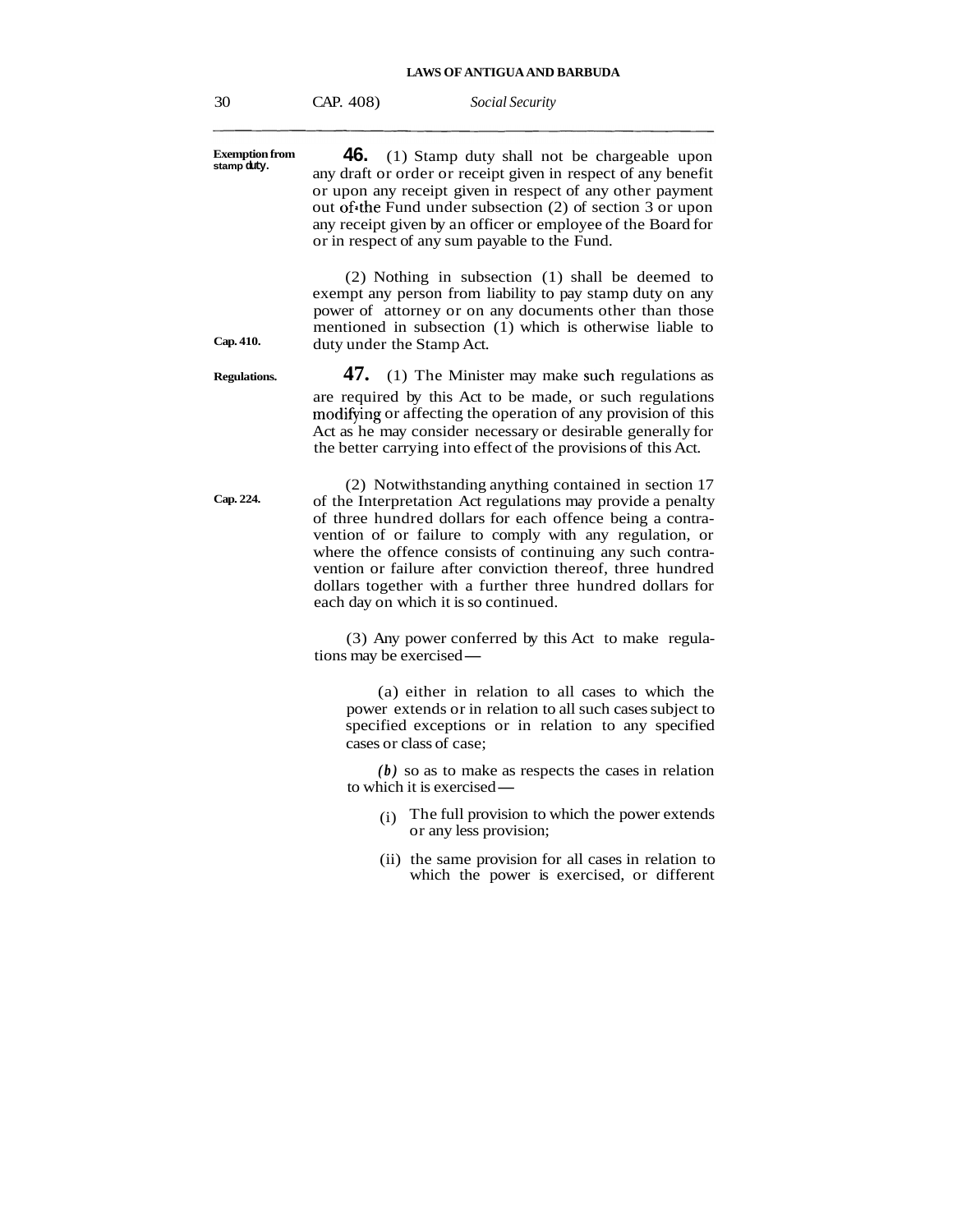provision for different cases, or different provision as respects the same case for different purposes of the Act;

(iii) any such provision either unconditionally or subject to any specified condition.

(4) Without prejudice to any specific provision of this Act, any regulations may contain such incidental or **supple**mentary provisions as appear to the Minister to be **expcdi**ent for the purposes of the regulations.

**48.** All regulations shall be laid before Parliament as **Regulations to be** soon as may be after they are made and if either House: **of Parliament**. Parliament resolves that the regulations be annulled they shall thereupon cease to have effect but without prejudice to anything previously done thereunder or to the making of new regulations.

**49.** Nothing in this Act shall be deemed to prevent **Operation of private schemes**. an employer from operating any private scheme providing, for any person who is or has been employed by him, benefits of any kind whether similar to benefit under this Act or otherwise.

50. (1) In any case where-<br> **Protection of contributions in the contributions in**  $\frac{1}{2}$ 

(a) any warrant of distress is executed against the property of an employer and the property is seized or sold in pursuance of the execution; or

*(6)* on the application of a secured creditor the property of an employer is sold,

the proceeds of the sale of the property shall not be distributed to any person entitled thereto until the court ordering the sale has made provision for the payment of any amounts due in respect of contributions payable by the employer during the twelve months immediately preceding the date of the order.

(2) For the purposes of this section, the expression "employer" includes any company in liquidation under the provisions of the Companies Act.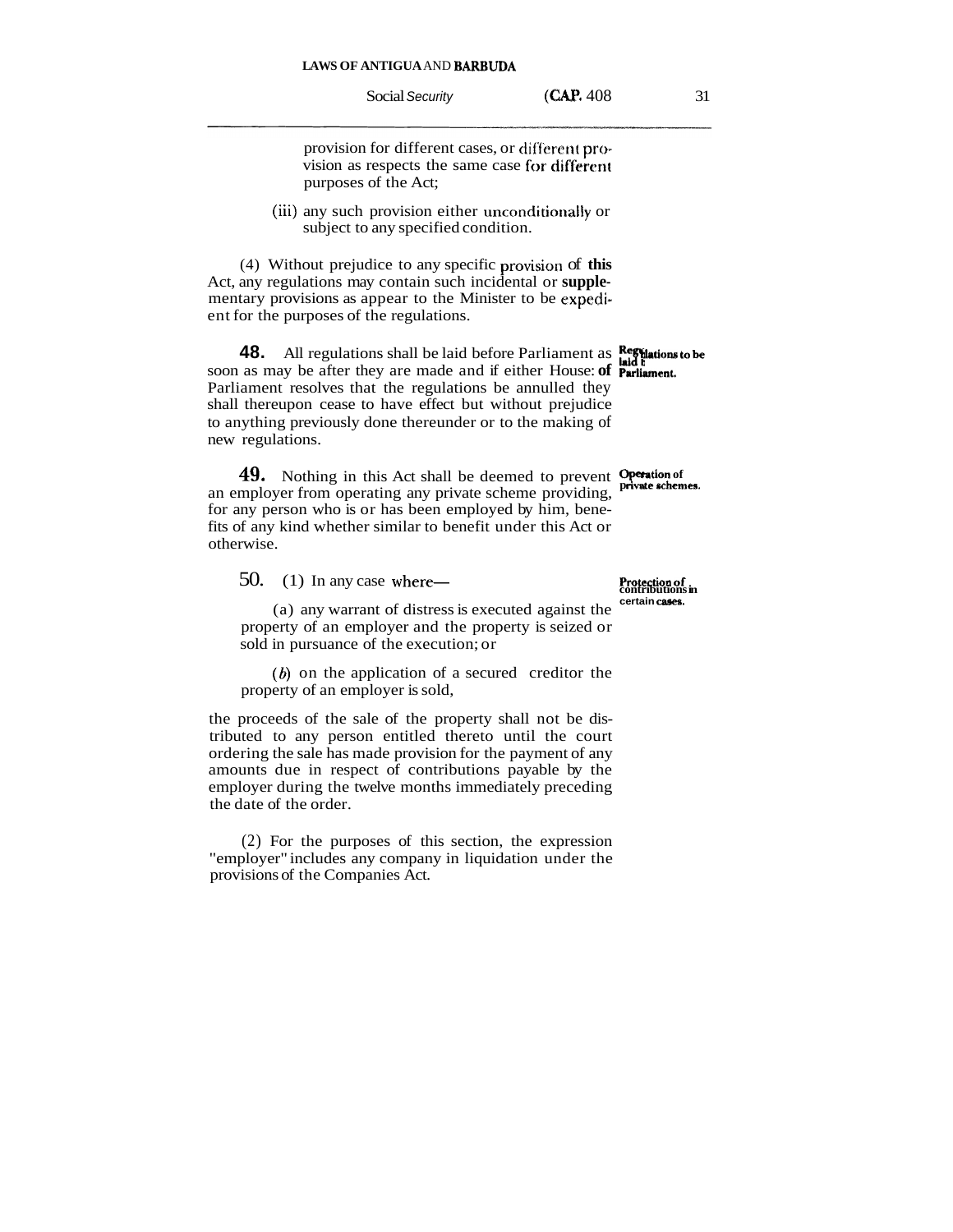**CAP. 408)** *Social Security* 

**Provisions as to commencement of** 

**51.** (1) In this Act the expression "the appointed day<sup>n</sup> means, subject to the following provisions of this section, such day as the Governor-General may by order published, in the *Gazette* appoint and different days may be appointed for different provisions or different purposes of this Act and for the same provision for the same purpose in relation to the different cases or classes of case.

(2) Any order made under subsection (1) of this section may contain such incidental or supplementary provisions as appear to the Governor-General to be necessary or expedient for the orderly implementation of the different provisions and purposes of this Act.

**Validity of**  Validity of 52. The Social Security (Benefits) (Maternity) regulations made. **S. R. O.** 43/1973. Regulations, 1973 made under sections 29, 30 and 31 shall **S.R. 0.43/1973.** Regulations, 1973 made under sections 29, 30 and 31 shall be deemed to be and are deemed to have been properly and validly made and all acts done and all payments made on or after the 24th day of September, 1973 in respect of maternity benefits to wives of insured persons are declared to have been validly and properly made and are hereby confirmed.

FIRST SCHEDULE. Section **4(1)** 

## **Constitution and Proceedings of the Social Security Board of Control.**

**1.** The Board shall consist of seven persons appointed by the Governor-General of whom-

*(a)* one shall be the Director, or in his absence his deputy;

- *(6)* two shall represent Government;
- (c) two shall represent employers; and
- (d) two shall represent employed persons.

2. The members representing Government shall be appointed by the Governor-General on the advice of the Minister.

**3.** The members representing employers shall be appointed after consultation with such associations of employers, or such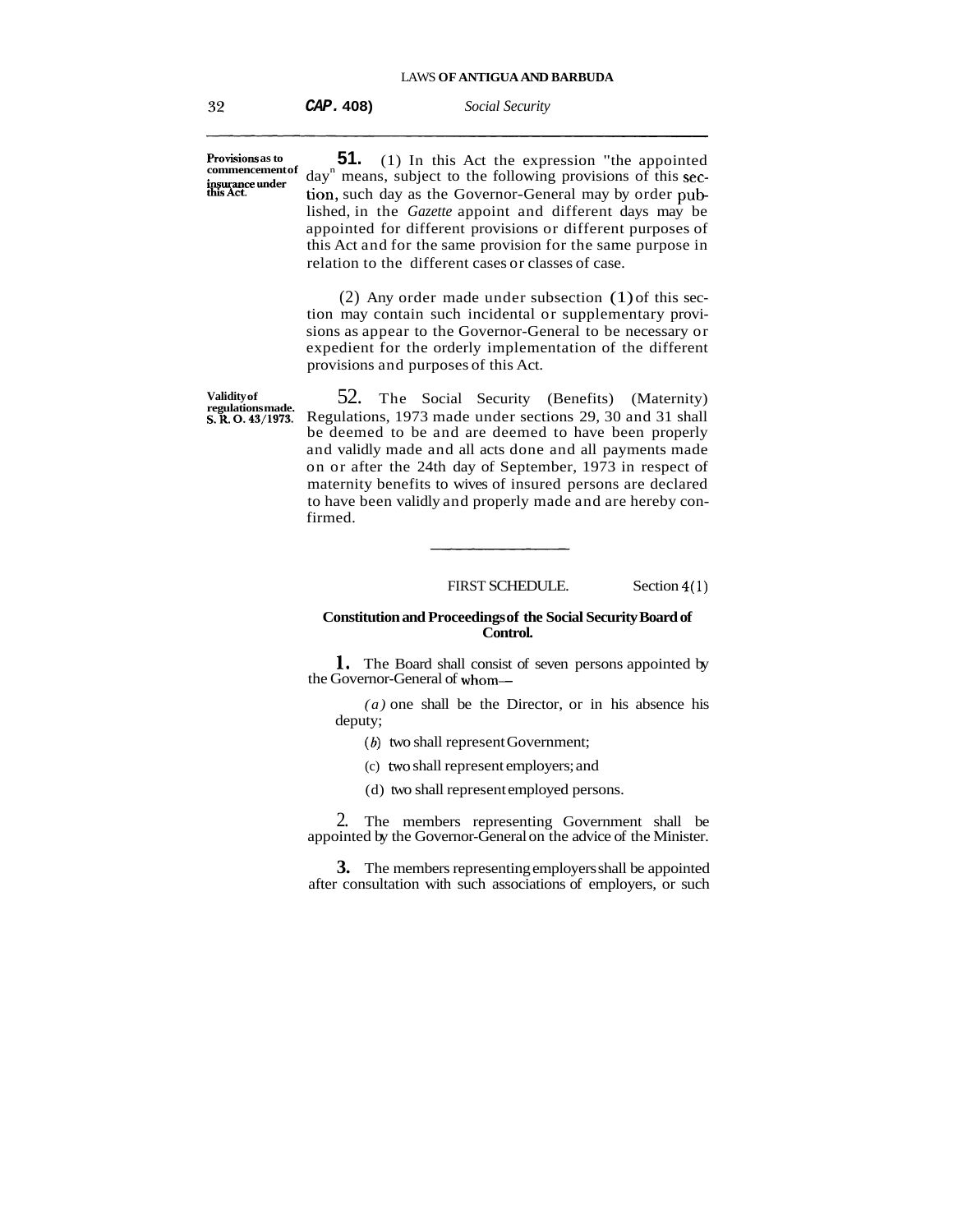person or bodies, as appear to the Governor-General likely to produce representation for employers generally throughout Antigua and Barbuda.

**4.** The members representing employed persons shall be appointed after consultation with such trade unions, or association of trade unions, as appear to the Governor-General to be representative of employees generally throughout Antigua and Barbuda.

**5.** The Governor-General shall designate two representative members of the Board to be chairman and vice-chairman.

**6.** The representative members of the Board shall hold office for such period not exceeding three years as may be determined by the Governor-General. Any member of the Board shall be eligible for re-appointment.

**7.** A member of the Board may at any time, by notice in writing addressed to the Minister, resign his office; and if a member becomes, in the opinion of the Governor-General, unfit to continue in office or incapable of performing his duties, the Governor-General shall in such manner as he thinks fit declare the office of the member vacant.

**8.** The quorum for any meeting of the Board shall be three including the chairman or deputy chairman, one of whom shall preside at all meetings; the Director or his deputy, unless excluded by law, shall be present at all meetings; and the Board may act notwithstanding any vacancy in its membership.

**9.** A substitute member may be appointed by the Minister after consultation with the appropriate body, for any one meeting which a member is unable to attend.

**10.** The decision of the Board shall be by a majority of votes, and in the event of an equality of votes the chairman presiding at the meeting shall have a casting vote.

**11.** Minutes of each meeting shall be kept in proper form by such officer of the Board as the Board may appoint for the purpose, and shall be confirmed by the Board at its next meeting and signed by the chairman or deputy chairman as the case may be.

**12.** The Board may co-opt any one or more persons to attend any particular meeting of the Board for the purpose of advising or assisting the Board, but no such co-opted person shall have any right to vote.